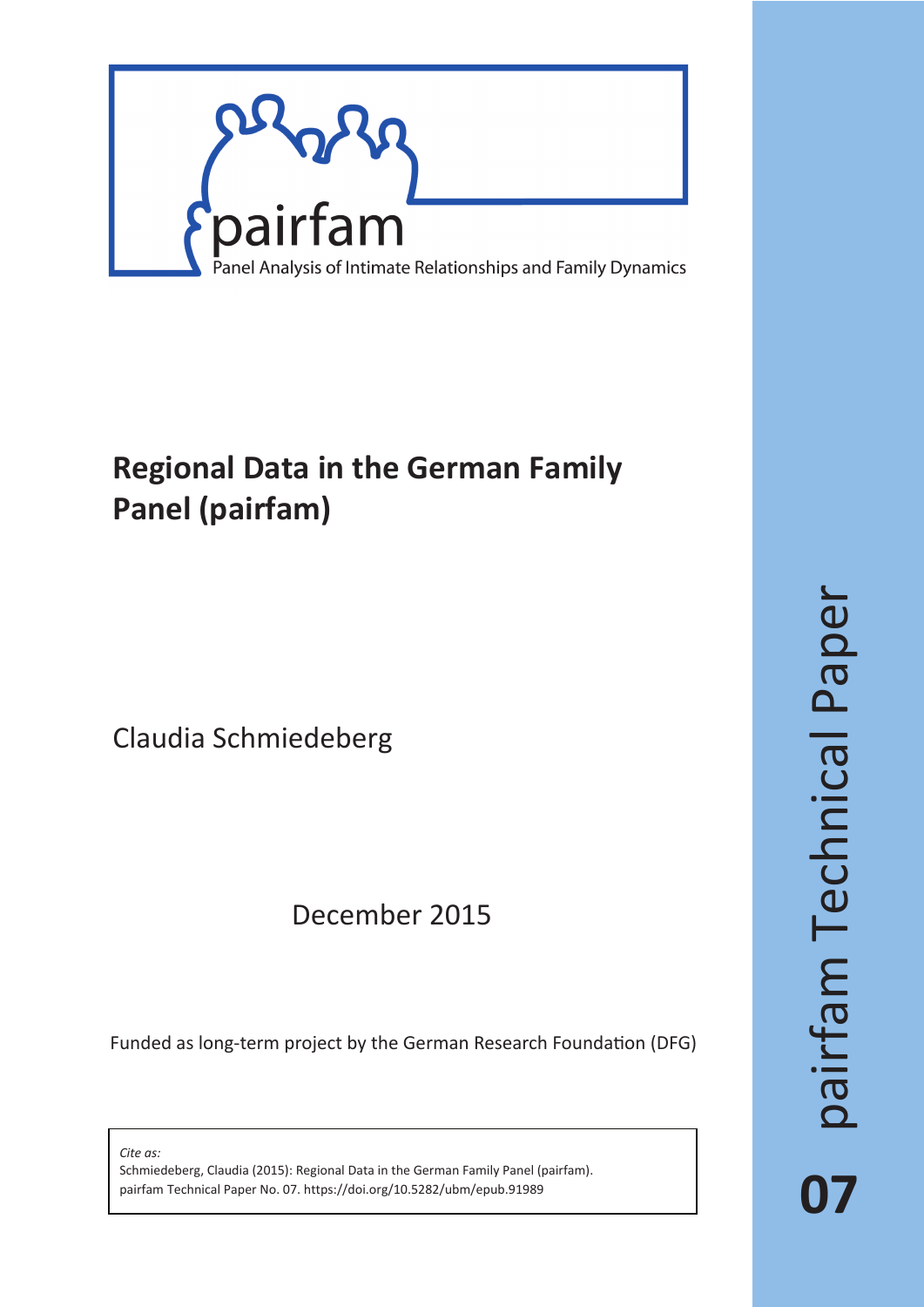## **1. Introduction**

Over the past years, spatial aspects of social phenomena have become more and more a central focus of social scientists. The idea that individual opportunities and behavior patterns depend on characteristics of one's surroundings is not new, but due to the increasing availability of spatial data and the development of tools for spatial analysis, a "spatial turn" in the social sciences has been observed.

To enable spatial analysis using the German Family Panel (pairfam), spatial data has been made available for pairfam users. All spatial data refer to the location of respondents' main residence. The main residence refers to the address where the survey agency has contacted the respondent.

In the following, a documentation of the data available for spatial analysis of pairfam data is provided. The documentation refers to Release 6.0 of the data (Brüderl, Hank et al., 2015). For an introduction to pairfam see Huinink et al. (2011), for details regarding sampling, data collection, and data editing, see Brüderl, Schmiedeberg et al. (2015) and Brüderl, Hajek et al. (2015).

## **2. Regional data in the Scientific-Use-File (SUF)**

The scientific use file (SUF) contains the *federal state* (*bula*) of the respondent's place of residence. In addition, basic information about the place of residence is given such as community size (*gkpol*, 7 categories) and 10 types of settlement structures (*bik*, BIK-type). This data is included for each panel wave. Data on federal state, municipality size, and settlement structure is included also in the SUF for the anchor person's parents.

| Table 1: Community size classes |                               | Table 2: Settlement structures         |                                          |  |  |
|---------------------------------|-------------------------------|----------------------------------------|------------------------------------------|--|--|
|                                 | 1,000 - 2,000 inhabitants     | City Center - population 500,000+<br>0 |                                          |  |  |
|                                 | 2,000 - 5,000 inhabitants     |                                        | Periphery - population 500,000+          |  |  |
| 3                               | 5,000 - 20,000 inhabitants    |                                        | City Center - population 100,000-500,000 |  |  |
| 4                               | 20,000 - 50,000 inhabitants   |                                        | Periphery - population 100,000-500,000   |  |  |
| 5                               | 50,000 - 100,000 inhabitants  | 4                                      | City Center - population 50,000-100,000  |  |  |
| 6                               | 100,000 - 500,000 inhabitants | 5                                      | Periphery - population 50,000-100,000    |  |  |
|                                 | $500,000 + inhabitants$       | 6                                      | Region - population 20,000-50,000        |  |  |
|                                 |                               |                                        | Region - population 5,000-20,000         |  |  |
|                                 |                               | 8                                      | Region - population 2,000-5,000          |  |  |
|                                 |                               | 9                                      | Region - population < 2,000              |  |  |

To facilitate mobility analyses, in the generated datasets (bio\_mob and bio\_rtr) *migration distance* for all moves within the observation period of the panel as well as with respect to retrospective data have been included. Migration distance is calculated using geographically referenced data (coordinates) of consecutive places of residence (for details, see Brüderl, Hajek et al., 2015).

## **3. Geographically Referenced Data (Geodata)**

As the concept of Geodata may be unusual/new for many social scientists, we shortly introduce the main aspects in the following. For a more detailed description of research potential, challenges, and methods, see Hintze and Lakes (2009) and Logan (2012).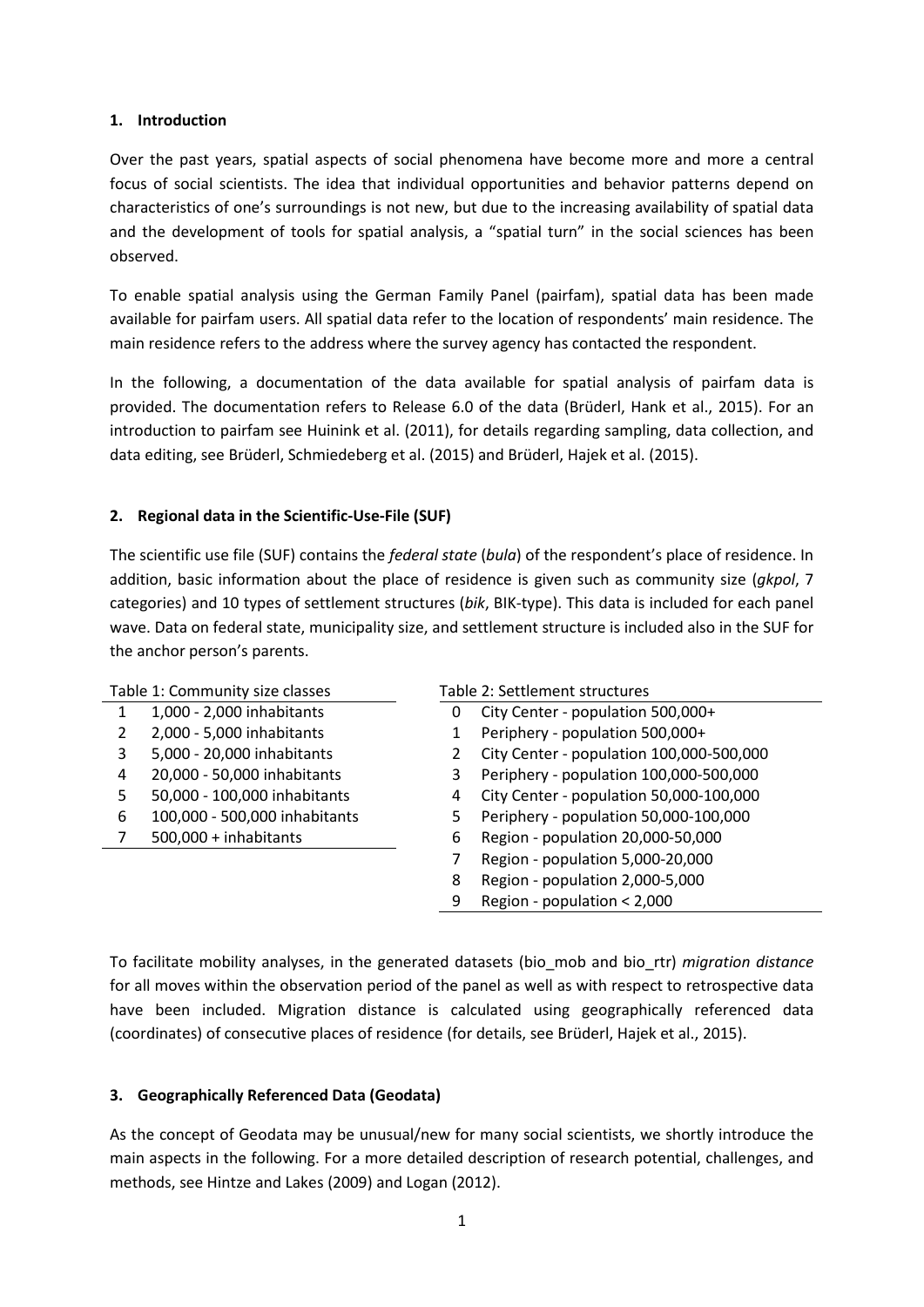#### **3.1. Short Introduction to Geodata and Geospatial Analysis**

Geographically referenced objects are defined by attribute data and spatial data. In case of household addresses, these attributes may be the common socio-demographic characteristics of a household. But in general, all types of objects can be geographically referenced, such as firms, streets, trees, or lakes, and accordingly, attribute data may vary widely from, say, dimensions and year of construction for a bridge to headcount, working atmosphere and the CEO's name for a company. Spatial data define the location of the object, in case of indirect spatial reference mainly via postal addresses, in case of direct spatial reference via two- or three-dimensional geographical coordinates. By geocoding and reverse geocoding postal addresses can be converted to geographic coordinates and vice versa.

For the storage, management and analysis of Geodata a large number of systems, called *Geographic Information Systems (GIS)*, have been developed over the past decades, and today, both commercial and open source systems are available for social scientists (e.g. ArcGIS by the company Esri or GeoDA).

Spatial data is organized in the GIS in form of map layers, so that separate files (layers) contain the different types of geographic features (see figure 1). Data can be either vector data, stored as series of geographic coordinates, or raster data, consisting of a geo-referenced rectangular grid of pixels. Pixel size is not fixed and determines the spatial accuracy of the raster picture. Data can be restructured by raster-to-vector transformation.



Using GIS, a variety of analytical methods can be applied. By *map overlay*, for instance, two or more spatial datasets are combined, just like superimposing two maps of the same region, to study the relationships between them. By overlay analysis, for instance, noise maps of airports can be used to determine the most burdened residents. *Proximity analysis* is used to establish the distance between objects, for instance, the distance of schools to the next mobile phone mast. A further proximity analysis tool is buffers, which are used to identify objects within a given distance, e.g. the schools within a 200m buffer of mobile phone masts. Moreover, methods such as neighborhood analysis, spatial cluster analysis, or Geographically Weighted Regression (GWR) are possible.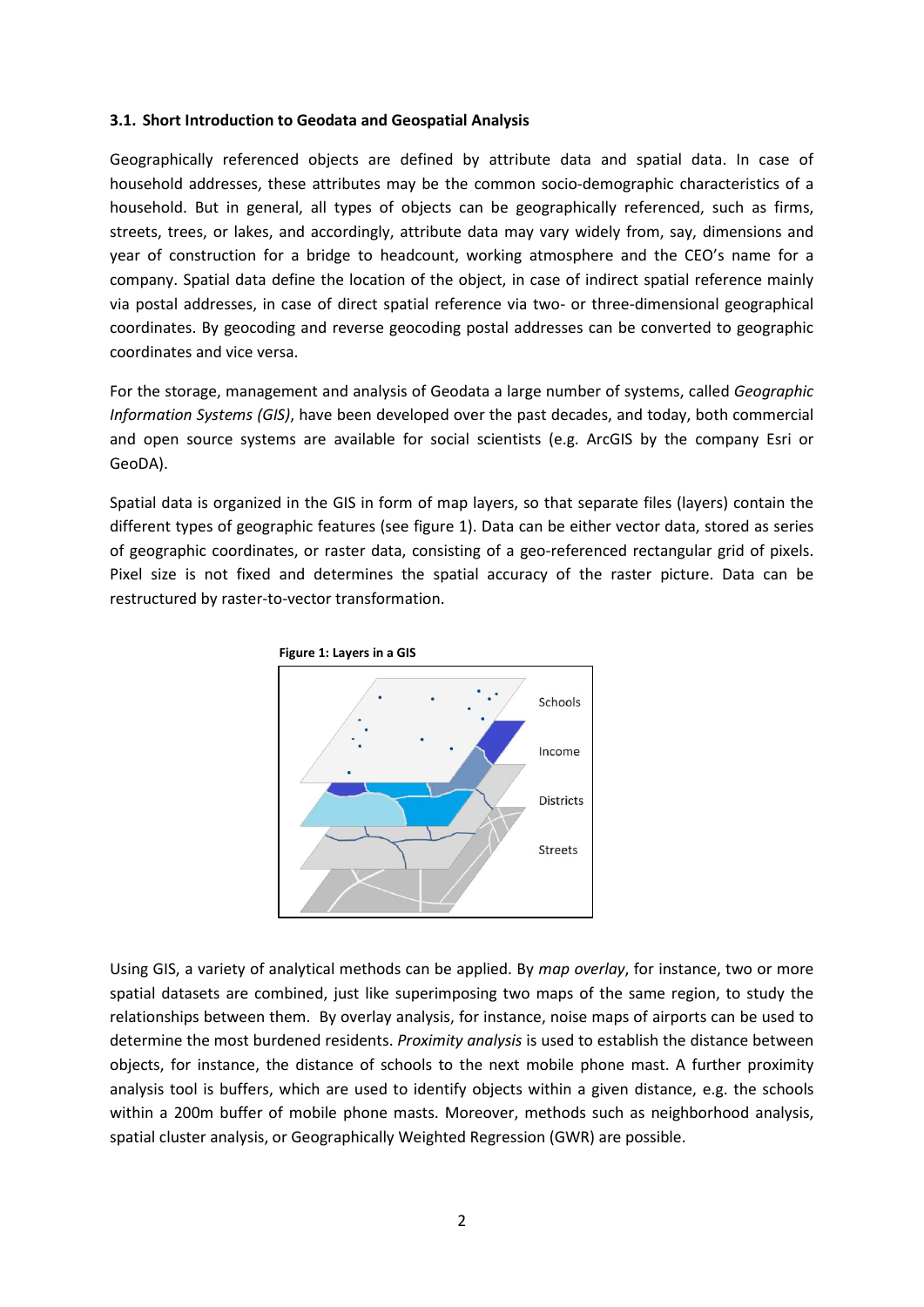#### **3.2. Geodata in pairfam**

For each pairfam wave, *geographic coordinates of anchor respondents' main residences[1](#page-3-0)* exist. Using these coordinates, pairfam data can be combined with geodata from external sources. As data protection prohibits any form of reverse geocoding of pairfam data to locate respondents, pairfam geographic coordinates are not accessible for users. Therefore, the pairfam user service will merge pairfam data with data provided by the user based on geographic coordinates so that the user can work with the resulting dataset. This means, the researcher prepares a dataset containing geographic coordinates of the entities of interest (e.g. child care facilities or nuclear power plants) and specifies the merging algorithm (e.g. the distance from the anchor's residence to the next child care facility, or a binary variable indicating if an anchor lives nearer than 20 km to a nuclear power plant). The pairfam user service will generate a dataset containing the anchor id and the specified geographic variables. This dataset can then be merged to pairfam data. If the variables potentially enables the researcher to locate respondents (e.g. because values allow to identify certain municipalities), the researcher will have to work with this dataset on a special workplace at one of the pairfam locations. Otherwise, if the possibility to locate respondents is excluded, the dataset will be sent to the researcher.

In addition, the *official municipality key* (*gkz*, Gemeindekennziffer) and the *official district key* (*kkz*, Kreiskennziffer) are available for the anchor respondents' main residence for each panel wave. The municipality key consists of 8 digits, of which the first two indicate the federal state (Bundesland), followed by one digit indicating the administrative districts (Regierungsbezirke) and further two digits indicating the county (rural and urban districts, Stadt- und Landkreise). The last three digits give the municipality (except for urban districts which are not further subdivided). The district key consists of the first five digits of the municipality key. In Germany, 402 (rural and urban) districts and 11,220 municipalities existed as of December 2012 (Statistisches Bundesamt, 2014). For instance, data of the fifth wave of pairfam (2012/2013) contains data from 336 rural and urban districts identified by the district key, and from 965 municipalities identified by the municipality key. For two respondents, no information about their district or municipality is available. On average, 22 respondents from the same district and 8 respondents from the same municipality were surveyed in the fifth wave, with a maximum of 264 respondents in Berlin. Berlin has different municipality keys for East and West Berlin, i.e. Berlin is treated as two municipalities with 138 and 126 respondents in wave 5, respectively.

Analyses with *official municipality / district keys (gkz / kkz)* are possible at special work stations at any pairfam location. Thereby, the procedure is as follows: The researcher prepares a dataset containing the official municipality or district keys and the variables of interest (e.g. sex ratio or unemployment rates). At the pairfam work station, this dataset can be merged to a dataset containing the anchor id as well as the *gkz* and *kkz* of their main residence (separately for each panel wave). The resulting data can be combined with the 'normal' pairfam data of the current release available on the work station. Alternatively, if it is impossible to identify a respondent's place of residence with the geographic information merged (e.g. as it is impossible to identify a municipality

<span id="page-3-0"></span> $1$  In 99% of the cases, addresses could be referenced on house level. The remaining cases were referenced on municipality level, and a very small number of cases (e.g., 14 in wave 1) could not be referenced due to inconsistencies in the address data. It should be noted that addresses are not necessarily identical to the residences recorded in the interview, but refer to the addresses the survey institute uses to contact respondents.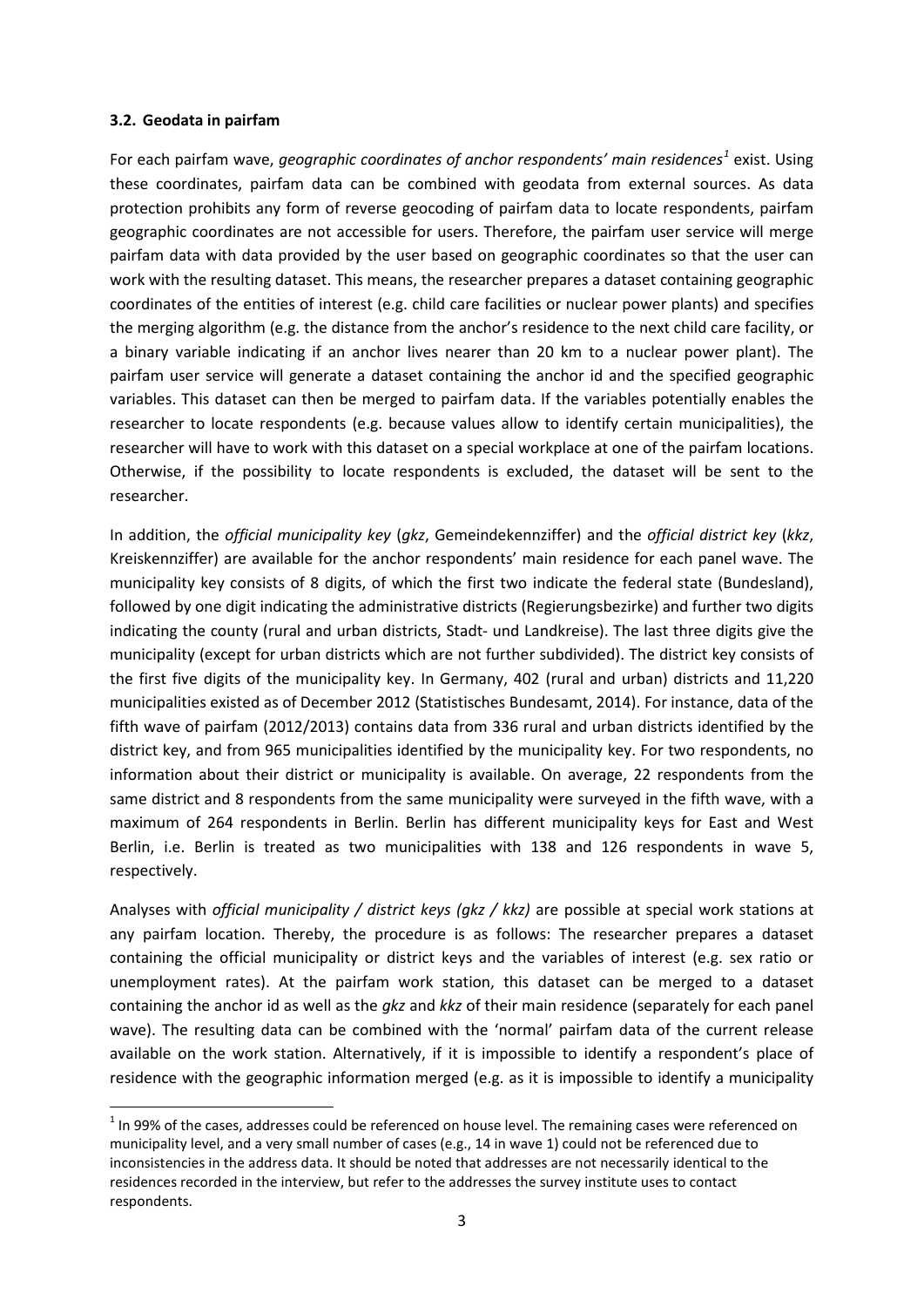by its sex ratio with one decimal), the pairfam user service may merge the prepared dataset with the *gkz/kkz* and send the resulting dataset back to the researcher so that the researcher does not have to travel to one of the pairfam locations.

A detailed example of the procedures is given by Hensel, Kreyenfeld, and Walke (2015).

## **4. microm data**

Data of the first five waves is enriched with data delivered by microm consumer marketing. This data stems from a number of sources such as the federal statistical offices, governmental agencies (e.g. employment agency), and market research companies (e.g. Sinus, Gruppe Nymphenburg). While the primary purpose of this micro-geographical data is commercial, the variables can be of use for sociological research as they provide respondents' neighborhood context.

In the pairfam dataset microm data from the years 2008-2012 are included, corresponding to the first five waves of the panel. Data is available in separate cross-sectional datasets for each of the panel waves, i.e. microm1.dta, microm2.dta, etc., containing the microm variables, the panel wave, and the anchor ID so that the microm datasets can be merged with the anchor datasets of the respective waves.

Data for the first DemoDiff wave is available in a separate dataset (microm1\_DD.dta) as data corresponds to the fielding year of the wave. Starting with wave 3, the microm datasets include both pairfam and DemoDiff respondents.

Due to data protection issues, microm data is not included in the SUF, but can be accessed for analyses on-site at any pairfam location.

Data is available on the house level (microcells/microm-segments), street level, for small districts ("market cells" in wave 1-4 and "PLZ8-districts" in waves 1-5), as well as on the postal code and municipality levels. Houses with more than 5 households are microcells on their own, otherwise houses in the same street with similar structures are pooled to reach the minimum of 5 households. On average, microcells encompass 7.5 households. The street level refers to sections of one side of the street (i.e. only odd or even street numbers) with approximately 27 households. Market cells and PLZ8-districts are constructed by segmentation of postal code areas and contain about 500 households on average.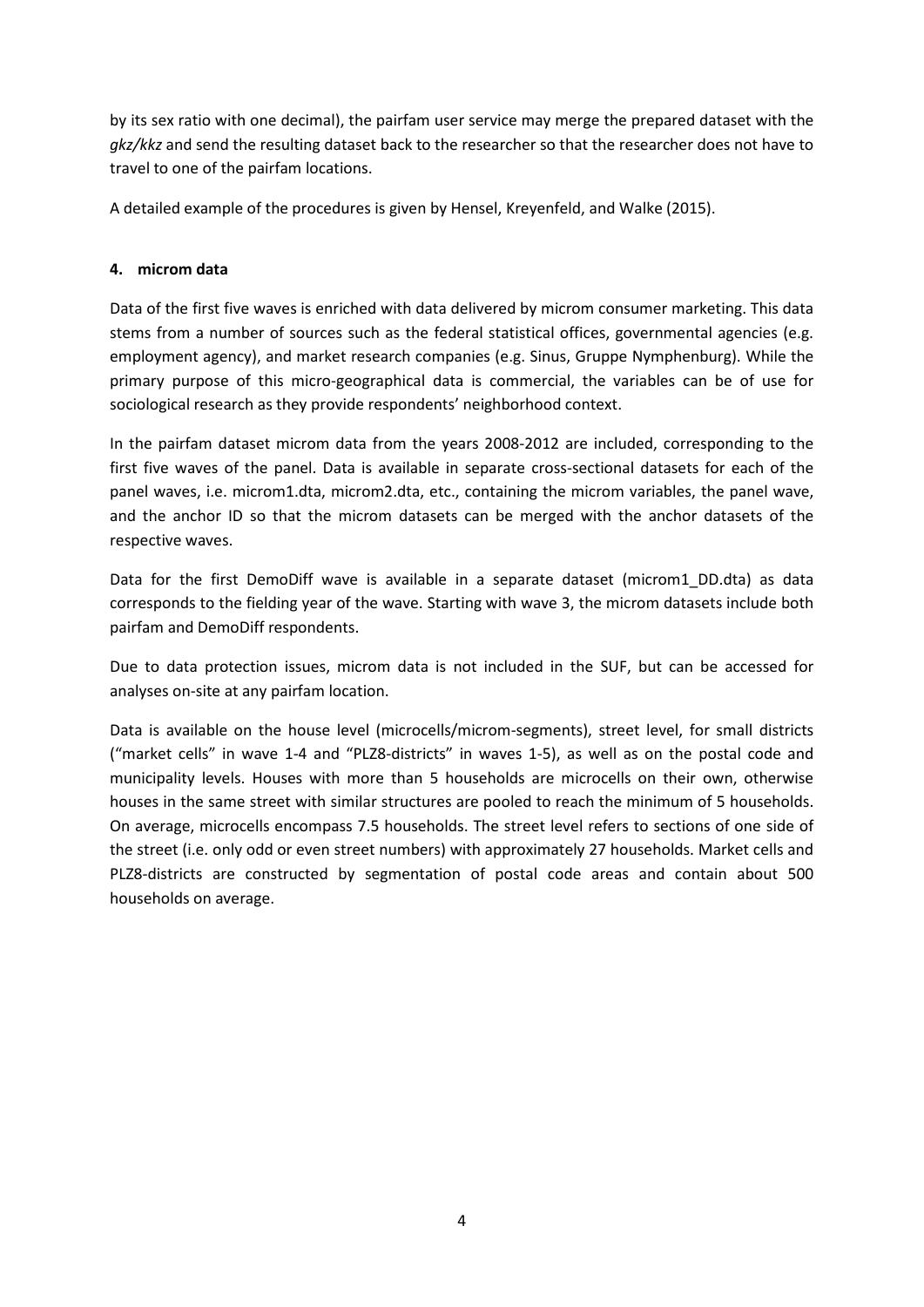|                            | House level | Street level | District level | Municipality<br>level |
|----------------------------|-------------|--------------|----------------|-----------------------|
| Sociodemographic data      | X           | X            | X              | Χ                     |
| <b>Building data</b>       | x           | Χ            | X              | Χ                     |
| Mobility data              | x           |              | X              | X                     |
| Life stages                | x           | X            | X              | X                     |
| microm types & groups      | x           | X            | x              | Χ                     |
| microm Geo Milieus         | x           |              | x              | X                     |
| Rented/owned dwellings*    |             | X            |                |                       |
| District size              |             |              | X              |                       |
| Population density*        |             |              | X              |                       |
| Age structure              |             |              | x              | X                     |
| Ethnicity*                 |             |              | x              |                       |
| Unemployment rates         |             |              | x              | X                     |
| District types             |             |              | X              |                       |
| Pedestrian area, culture & |             |              | X              | X                     |
| leisure facilities*        |             |              |                |                       |
| Religious denominations    |             |              |                | X                     |
| .                          |             |              |                |                       |

<span id="page-5-0"></span>Table 3: Overview of microm variables

\* only wave 1

[Table 3](#page-5-0) shows which data is available on which of the four aggregation levels. In the following sections, an overview of the variables available is given. It is based on the microm data manuals (microm Consumer Marketing, 2010, 2015). Variables are described on the most detailed geographic level available although in most cases data is available on all more aggregate levels (as specified in the following sections, respectively). In Section 4.1, each variable available on the house level is included, with variables from street level in section 4.2, in Section 4.3 variables on the district level, and in section 4.4 variables on the community level. Values in the tables are based on wave 1 data (excluding DemoDiff). Variables not included in wave 1 data are shown using wave 2 data. Variables with names starting with *"ha"* refer to house level, variables starting with *"st"* to street section level, variables starting with *"p8"* or *"mz"* to district level, and variables starting with *"gk"* to municipality level.

#### **4.1. House level data**

#### **4.1.1. Sociodemographic data**

**Age structure** is captured by the mean age of the household head (*ha\_mso\_k\_alter*), the share of household heads below age 30 (*ha\_mso\_k\_alter30*), and the share of household heads above 60 (*ha\_mso\_k\_alter60*). The variables are categorical, with 5-year age groups for the first variable and 5%-categories in the latter two variables. At the aggregated levels (street, district, and municipality levels) the information is given in a set of metric variables indicating the number and the percentage of households with a household head in one of the age groups. For instance, the variable p8 mso p alter 1 gives the percentage of households in the district with household heads below age 36. Data is available both for market cells and for PLZ8-regions in wave 1.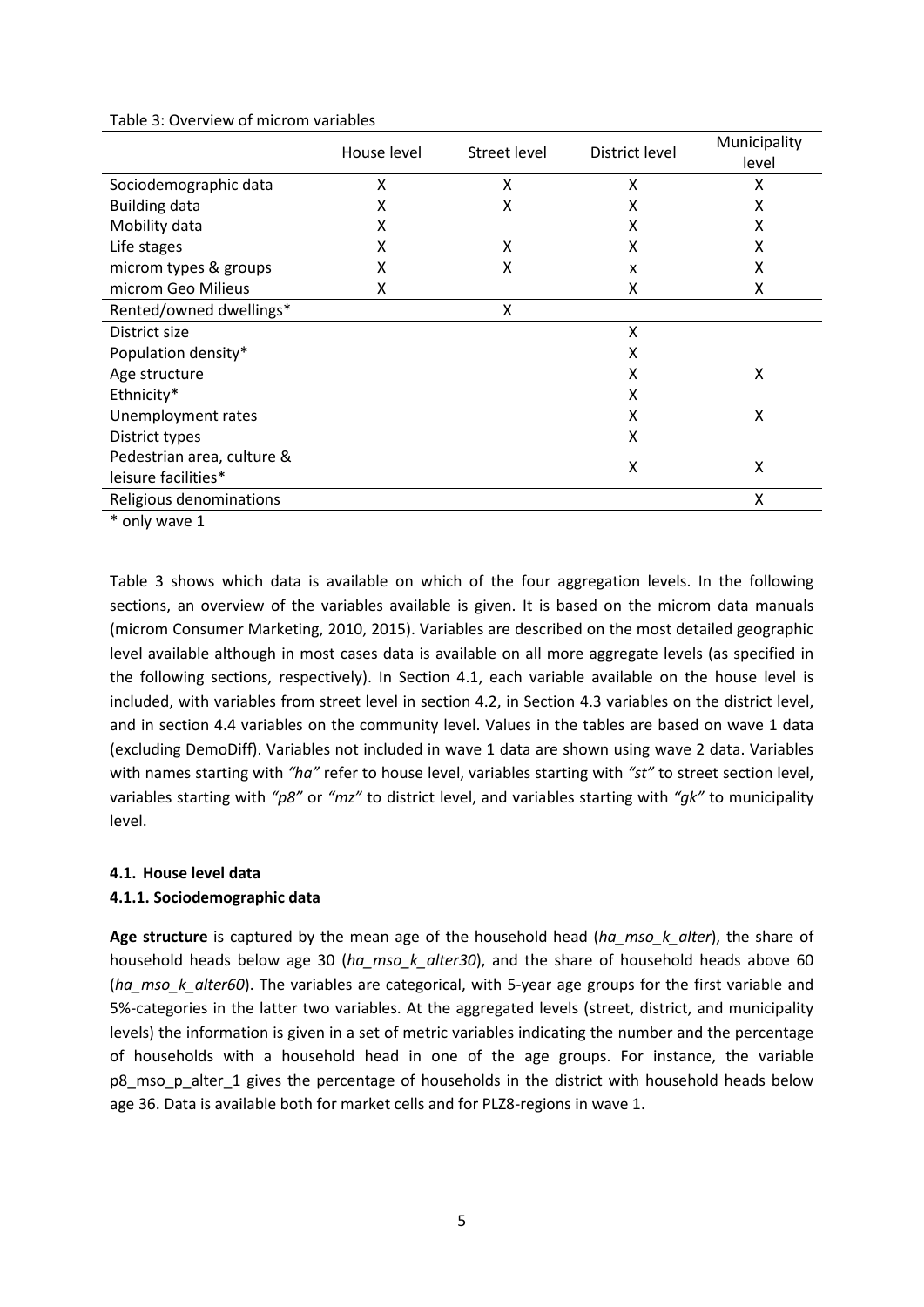|    | Mean age                 | Frequency | Precent |
|----|--------------------------|-----------|---------|
|    | Incomplete data          | 969       | 7.81    |
| 1  | $≤35$ years              | 1,074     | 8.66    |
| 2  | >35 to ≤40 years         | 1,447     | 11.67   |
| 3  | >40 to ≤45 years         | 2,065     | 16.65   |
| 4  | >45 to ≤50 years         | 2,184     | 17.61   |
| 5  | >50 to ≤55 years         | 1,804     | 14.55   |
| 6  | $>55$ to $\leq 60$ years | 1,213     | 9.78    |
| 7  | $>60$ to $\leq 65$ years | 827       | 6.67    |
| 8  | >65 years                | 784       | 6.32    |
| 99 | Only commercially used   | 35        | 0.28    |

Table 4: Age of household head (*ha\_mso\_k\_alter*)

Table 5: Household heads below 30 and above 60 *(ha\_mso\_k\_alter30 / ha\_mso\_k\_alter60)*

|                | Share of household heads | below age 30 |         |           |         |  | above age 60 |
|----------------|--------------------------|--------------|---------|-----------|---------|--|--------------|
|                |                          | Frequency    | Percent | Frequency | Percent |  |              |
|                | Incomplete data          | 969          | 7.81    | 969       | 7.81    |  |              |
| 0              | ≤5%                      | 1,476        | 11.90   | 2,509     | 20.23   |  |              |
| 1              | >5% to ≤10%              | 941          | 7.59    | 1,143     | 9.22    |  |              |
| $\overline{2}$ | >10% to ≤15%             | 1,070        | 8.63    | 1,129     | 9.10    |  |              |
| 3              | >15% to ≤20%             | 1,142        | 9.21    | 1,106     | 8.92    |  |              |
| 4              | >20% to ≤25%             | 1,091        | 8.80    | 964       | 7.77    |  |              |
| 5              | >25% to ≤30%             | 1,081        | 8.72    | 914       | 7.37    |  |              |
| 6              | >30% to ≤35%             | 917          | 7.39    | 799       | 6.44    |  |              |
| 7              | >35% to ≤40%             | 794          | 6.40    | 616       | 4.97    |  |              |
| 8              | >40% to ≤50%             | 1,143        | 9.22    | 953       | 7.68    |  |              |
| 9              | >50%                     | 1,743        | 14.05   | 1,265     | 10.20   |  |              |
| 99             | only commercially used   | 35           | 0.28    | 35        | 0.28    |  |              |

Source: microm + pairfam anchor W1; N=12,402.

The **number of children per household** (*ha\_mso\_k\_kinder*) is available only for wave 1 and 4 on the house level. Instead of metric values, a variable with 9 categories is given. Data originate from two private data bases (Felicitas Adressen & Service GmbH and Verband der Vereine Creditreform).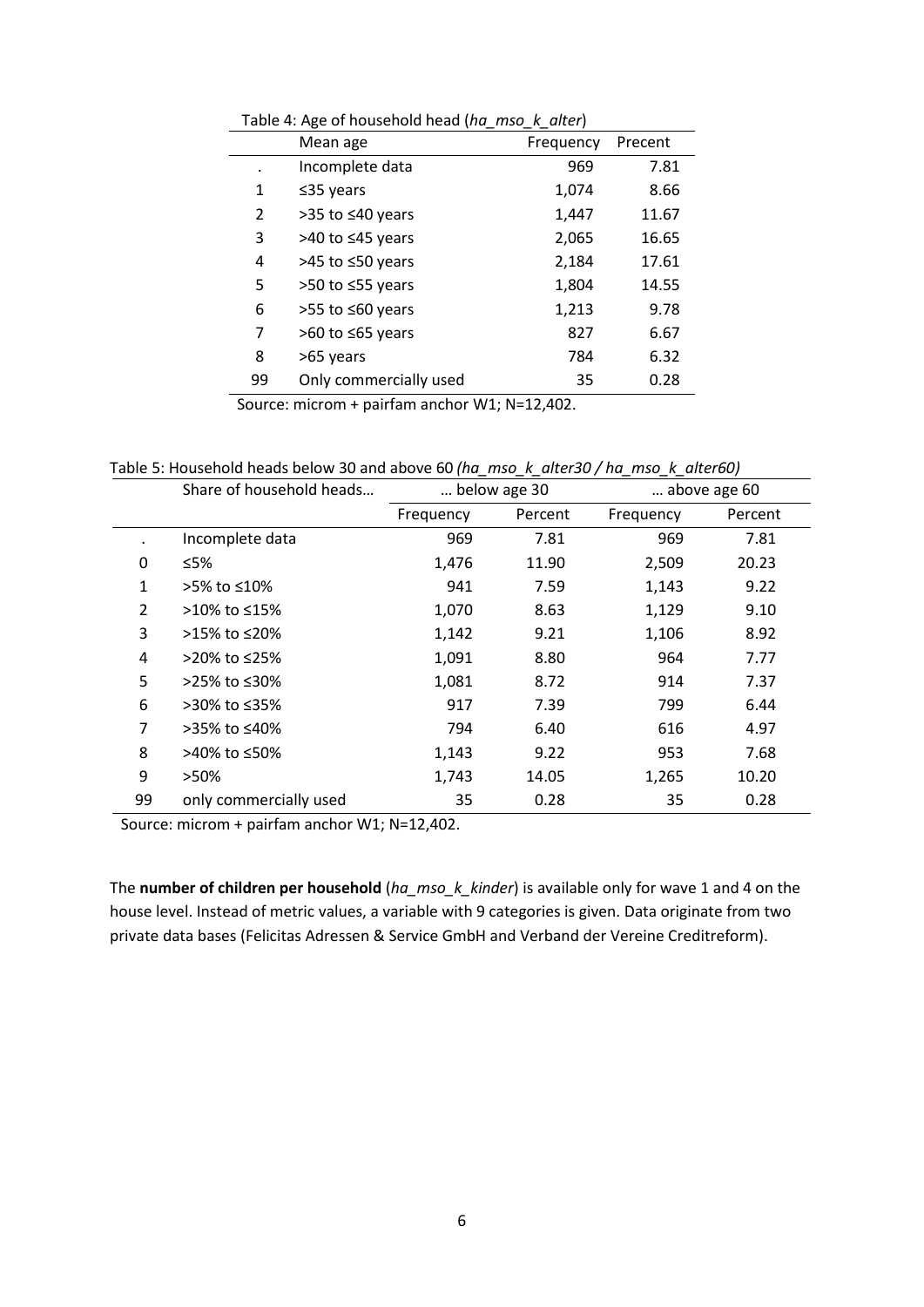| rapic of children per household (nd mso in milder) |           |         |  |  |
|----------------------------------------------------|-----------|---------|--|--|
|                                                    | Frequency | Percent |  |  |
| Incomplete data                                    | 953       | 7.68    |  |  |
| lowest share                                       | 1,412     | 11.39   |  |  |
| very low share                                     | 832       | 6.71    |  |  |
| share far below average                            | 964       | 7.77    |  |  |
| share below average                                | 1,085     | 8.75    |  |  |
| share slightly below average                       | 1,140     | 9.19    |  |  |
| average share                                      | 1,250     | 10.08   |  |  |
| higher-than-average share                          | 1,390     | 11.21   |  |  |
| Share far above average                            | 1,550     | 12.50   |  |  |
| highest share                                      | 1,790     | 14.43   |  |  |
| only commercially used                             | 36        | 0.29    |  |  |
|                                                    |           |         |  |  |

Table 6: Children per household (*ha\_mso\_k\_kinder*)

**Share of immigrants** (*ha\_mso\_k\_ausland*) is based on an analysis of residents' first and second names conducted by microm. The variable gives the expected share of household heads with migration background in 9 categories ranging from 1=very low to 9=very high. On the aggregate levels for each of the nine categories metric variables give the number and percentage of households falling in the respective category, e.g. the metric variable *mz\_mso\_p\_ausland\_2* gives the share of households with a very low share of immigrants.

|    | ັ                            | Frequency | Percent |
|----|------------------------------|-----------|---------|
|    | Incomplete data              | 969       | 7.81    |
| 1  | lowest share                 | 1,247     | 10.05   |
| 2  | extremely low share          | 1,307     | 10.54   |
| 3  | very low share               | 1,325     | 10.68   |
| 4  | share far below average      | 1,352     | 10.90   |
| 5  | share below average          | 1,316     | 10.61   |
| 6  | share slightly below average | 1,115     | 8.99    |
| 7  | average share                | 1,165     | 9.39    |
| 8  | higher-than-average share    | 1,263     | 10.18   |
| 9  | highest share                | 1,308     | 10.55   |
| 99 | only commercially used       | 35        | 0.28    |

Table 7: Share of immigrants (*ha\_mso\_k\_ausland*)

Source: microm + pairfam anchor W1; N=12,402.

**Dominant family structure** (*ha\_mso\_k\_familie*) indicates the share of singles versus families in 9 equally sized categories (1=predominantly single households; 9=highest share of families with children). The information is based on information on household size and number of children. On the aggregate levels for each of the nine categories metric variables give the number and percentage of households falling in the respective category, e.g. the variable *mz\_mso\_p\_familie\_1* indicates the share of households in the district falling in the category "predominantly one-person households".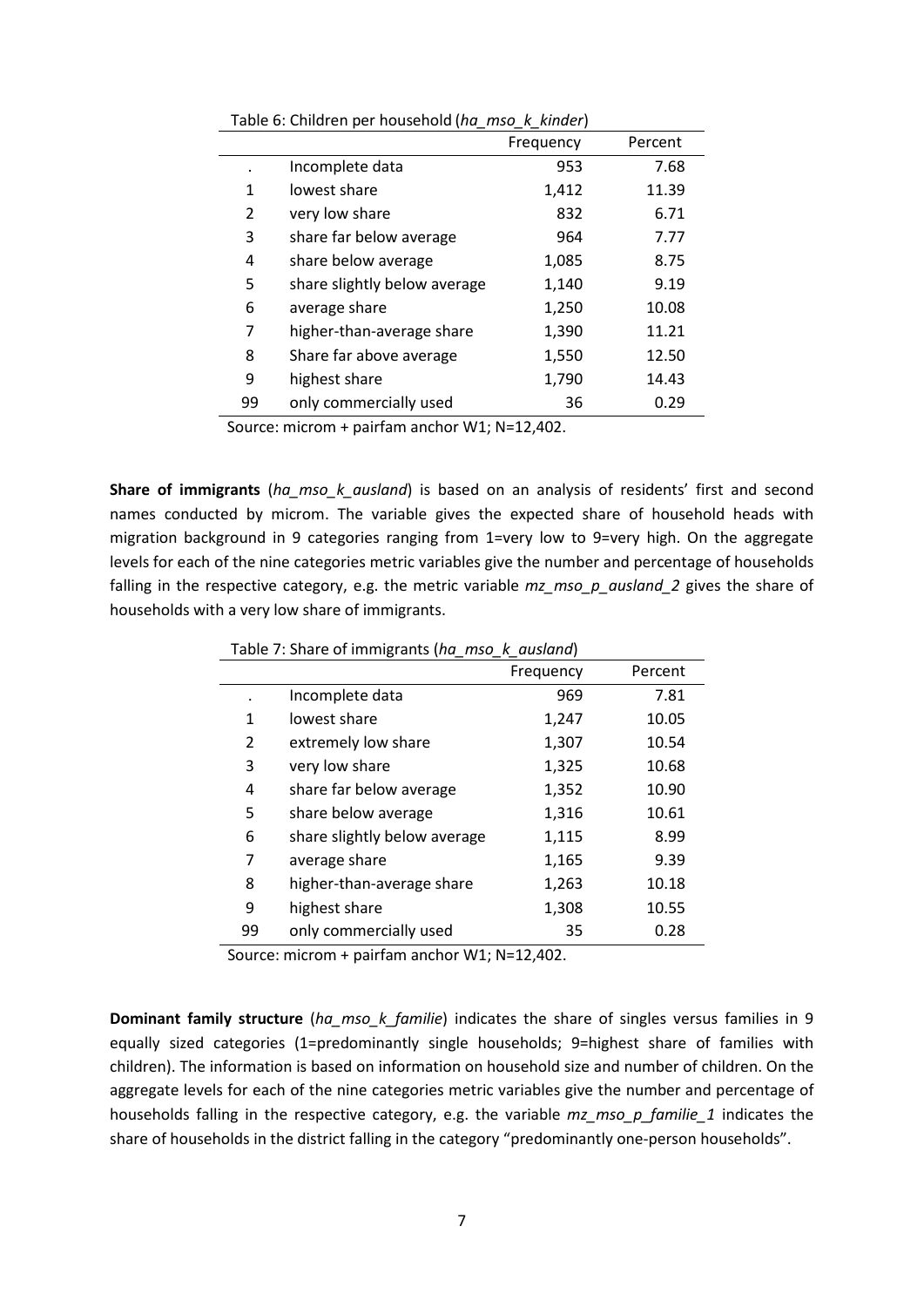| Table 8: Dominant family structure (ha_mso_k_familie) |  |  |  |
|-------------------------------------------------------|--|--|--|
|-------------------------------------------------------|--|--|--|

|                |                                                        | Frequency | Percent |
|----------------|--------------------------------------------------------|-----------|---------|
|                | Incomplete data                                        | 969       | 7.81    |
| 1              | Predominantly one-person households                    | 758       | 6.11    |
| $\overline{2}$ | Share of one-person households far above average       | 910       | 7.34    |
| 3              | Share of one-person households above average           | 1,127     | 9.09    |
| 4              | Share of one-person households slightly above average  | 1,185     | 9.55    |
| 5              | Mixed family structure                                 | 1,218     | 9.82    |
| 6              | Share of families with children slightly above average | 1,337     | 10.78   |
| 7              | Share of families with children above average          | 1,499     | 12.09   |
| 8              | Share of families with children far above average      | 1,597     | 12.88   |
| 9              | Predominantly families with children                   | 1,767     | 14.25   |
| 99             | Only commercial use                                    | 35        | 0.28    |

**Status** (*ha\_mso\_k\_status*) is a variable classifying households in 9 approximately equally sized groups according to their education and income (1=very low status; 9=very high status). Information is drawn from occupations and academic titles of telephone subscribers and data from a large private database (administered by the "Verband der Vereine Creditreform"). On the aggregate levels for each of the nine categories metric variables give the number and percentage of households falling in the respective category, e.g. on the district level the metric variable *mz\_mso\_p\_status\_2* gives the share of households with a very low status.

|                | Status category               | Frequency | Percent |
|----------------|-------------------------------|-----------|---------|
|                | Incomplete data               | 969       | 7.81    |
| 1              | Lowest status                 | 1,314     | 10.60   |
| $\overline{2}$ | Very low status               | 1,273     | 10.26   |
| 3              | Status far below average      | 1,256     | 10.13   |
| 4              | Status below average          | 1,344     | 10.84   |
| 5              | Status slightly below average | 1,262     | 10.18   |
| 6              | Average status                | 1,320     | 10.64   |
| 7              | Status slightly above average | 1,279     | 10.31   |
| 8              | Status above average          | 1,294     | 10.43   |
| 9              | Highest status                | 1,056     | 8.51    |
| 99             | Only commercial use           | 35        | 0.28    |
|                |                               |           |         |

Table 9: Status (*ha\_mso\_k\_status*)

Source: microm + pairfam anchor W1; N=12,402.

**Need for anonymity** (*ha\_mso\_k\_anonym*) is available only for waves 1-3 on house level. It is measured by an index of disclosed and withheld information about profession, full first names, and full postal addresses. Data is provided in nine categories.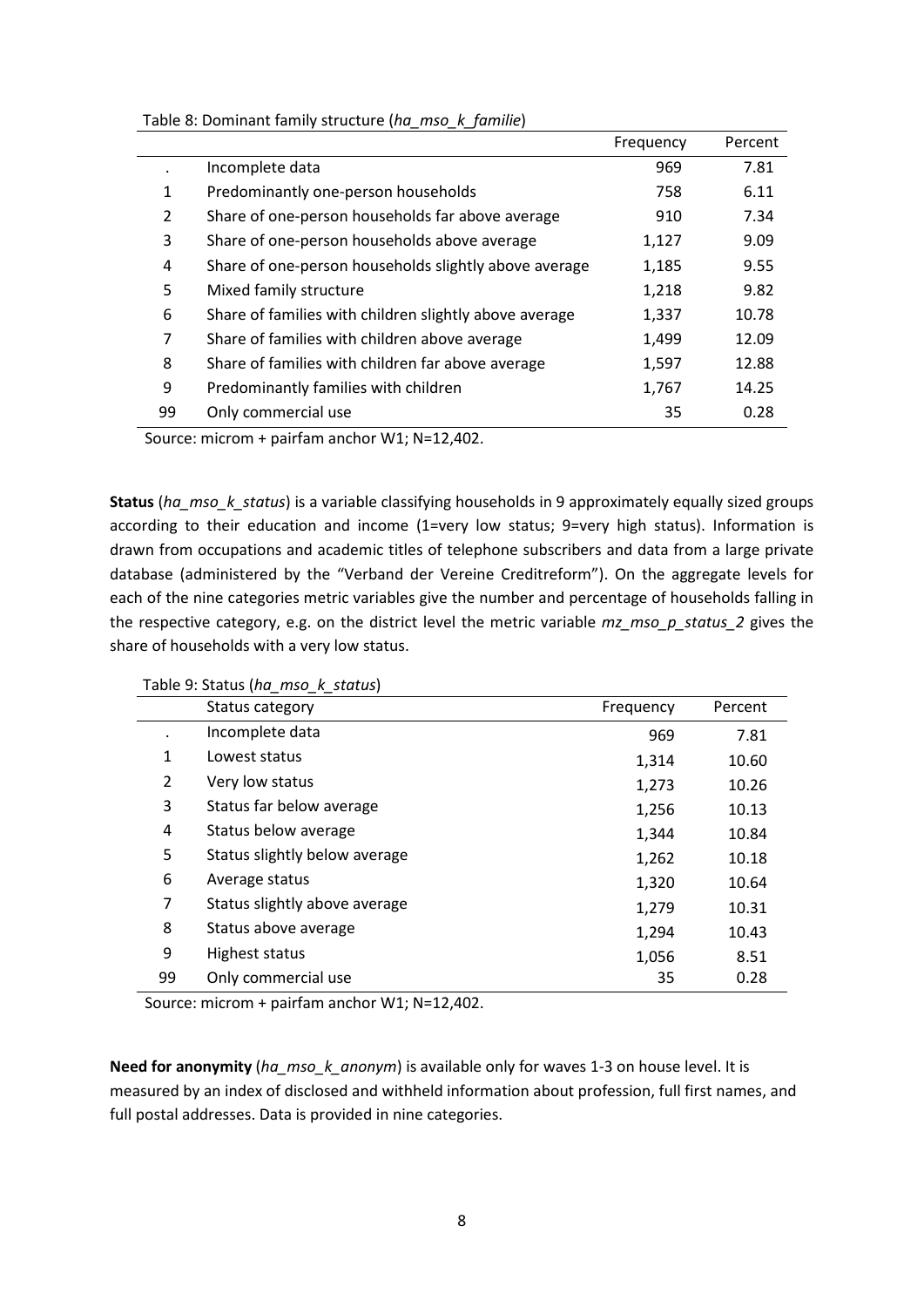| Table 10: Need for anonymity (ha_mso_k_anonym) |  |  |  |
|------------------------------------------------|--|--|--|
|------------------------------------------------|--|--|--|

|                |                                           | Frequency | Percent |
|----------------|-------------------------------------------|-----------|---------|
|                | Incomplete data                           | 969       | 7.81    |
| 1              | Lowest need for anonymity                 | 1,392     | 11.22   |
| $\overline{2}$ | Very low need for anonymity               | 1,399     | 11.28   |
| 3              | Need for anonymity far below average      | 1,461     | 11.78   |
| 4              | Need for anonymity below average          | 1,407     | 11.34   |
| 5              | Need for anonymity slightly below average | 1,271     | 10.25   |
| 6              | Average need for anonymity                | 1,217     | 9.81    |
| 7              | Need for anonymity slightly above average | 1,198     | 9.66    |
| 8              | Need for anonymity above average          | 1,113     | 8.97    |
| 9              | Highest need for anonymity                | 940       | 7.58    |
| 99             | Only commercial use                       | 35        | 0.28    |

## **4.1.2. Building data**

**Type of building** (ha\_mbe\_k\_haustyp) gives information on the type of structure with respect to the number of housing units and companies. On the aggregate levels for each of the seven categories metric variable give the number and percentage of households falling in the respective category, e.g. the variable *P8\_MBE\_P\_Haustyp\_6* gives the share of households in the district located in high-risers (with ≥ 20 households).

| Table 11: Type of building (ha_mbe_k_haustyp) |  |  |  |  |
|-----------------------------------------------|--|--|--|--|
|-----------------------------------------------|--|--|--|--|

|    | . .<br>, , ,                                                    |           |         |
|----|-----------------------------------------------------------------|-----------|---------|
|    | Type of building                                                | Frequency | Percent |
|    | Incomplete data                                                 | 969       | 7.81    |
| 1  | One/two family house in homogenously built street<br>section    | 2,503     | 20.18   |
| 2  | One/two family house in in-homogenously built street<br>section | 3,151     | 25.41   |
| 3  | Multi-family house (3-5 households)                             | 2,146     | 17.30   |
| 4  | Multi-family house (6-9 households)                             | 1,717     | 13.84   |
| 5  | Housing block (10-19 households)                                | 1,282     | 10.34   |
| 6  | High-rise building ( $\geq 20$ households)                      | 445       | 3.59    |
| 7  | Predominantly commercially used                                 | 154       | 1.24    |
| 99 | Only commercially used                                          | 35        | 0.28    |

Source: microm + pairfam anchor W1; N=12,402.

**Type of Street** (*ha\_mbe\_k\_strtyp*) describes the share of residential and commercial use of the street section where the microcell is located. Commercial use of the street is determined on the basis of the number of jobs, freelancers, stores, and restaurants as well as the number of companies from objectionable industries. On the aggregate levels metric variable give the number and percentage of households falling in the respective category, e.g. the variable *st\_mbe\_p\_strtyp\_1* gives the share of households in the street characterized as located in a residential street.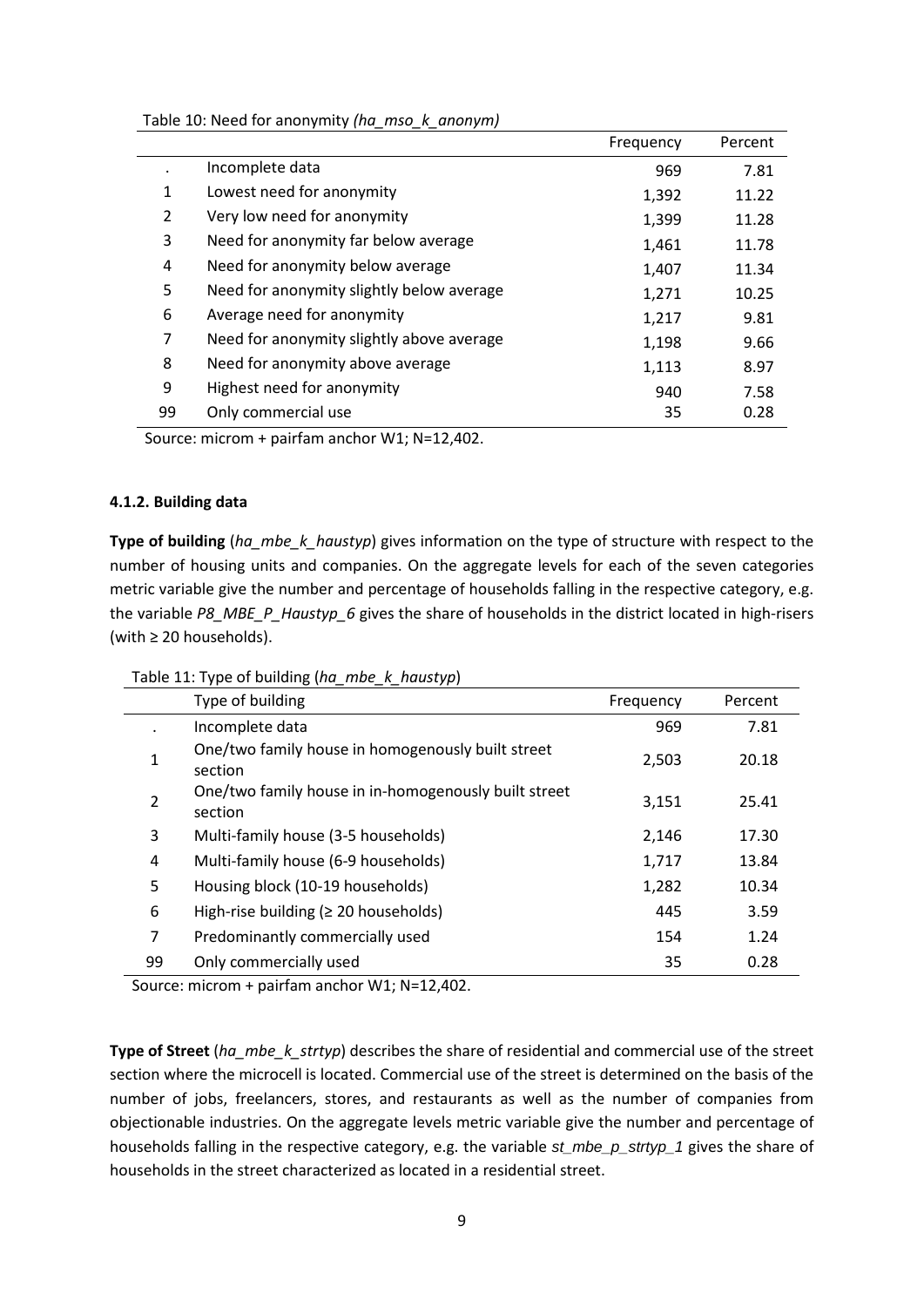| Table 12: Type of street (ha_mbe_k_strtyp) |  |  |  |  |  |
|--------------------------------------------|--|--|--|--|--|
|--------------------------------------------|--|--|--|--|--|

|    | Type of street                           | Frequency | Percent |
|----|------------------------------------------|-----------|---------|
|    | Incomplete data                          | 969       | 7.81    |
| 1  | Residential street                       | 6,149     | 49.58   |
| 2  | Street with stores and services          | 1,396     | 11.26   |
| 3  | Mixed type street                        | 2,217     | 17.88   |
| 4  | <b>Business street</b>                   | 1,425     | 11.49   |
| 5  | Street with predominantly commercial use | 211       | 1.70    |
| 99 | Only commercially used street            | 35        | 0.28    |

#### **4.1.3. Mobility data**

**Volume of relocations** (*ha\_mmo\_k\_volumen*) refers to the number of relocations in relation to 1,000 households. This ratio is calculated directly for larger geographic areas such as communities or postal code districts. For the house level, statistical probabilities have been calculated by microm and projected from a higher level (with on average 26 households) to the microcells. No information is available on the street level. On the district and municipality level, the information is given in metric variables measuring the volume of relocations (e.g. *p8\_mmo\_k\_volumen)*.

Table 13: Volume of relocations (*ha\_mmo\_k\_volumen*)

|    | Volume of relocations                        | Frequency | Percent |
|----|----------------------------------------------|-----------|---------|
|    | Incomplete data                              | 969       | 7,81    |
| 1  | Lowest volume of relocations                 | 1,184     | 9.55    |
| 2  | Very low volume of relocations               | 1,414     | 11.40   |
| 3  | volume of relocations far below average      | 1,275     | 10.28   |
| 4  | volume of relocations below average          | 1,441     | 11.62   |
| 5  | volume of relocations slightly below average | 1,313     | 10.59   |
| 6  | Average volume of relocations                | 1,288     | 10.39   |
| 7  | volume of relocations slightly above average | 1,171     | 9.44    |
| 8  | volume of relocations above average          | 1,243     | 10.02   |
| 9  | Highest volume of relocations                | 1,069     | 8.62    |
| 99 | Only commercial use                          | 35        | 0.28    |

Source: microm + pairfam anchor W1; N=12,402.

**Balance of relocations** (*ha\_mmo\_k\_saldo*) is the difference of population influx and outflux per 1,000 households. This ratio is calculated directly for larger geographic areas such communities or postal code districts. For the house level, statistical probabilities have been calculated by microm and projected from the higher levels to the microcells. No information is available on the street level. On the district and municipality level, the information is given in metric variables measuring the balance of relocations (e.g. *p8\_mmo\_k\_saldo*).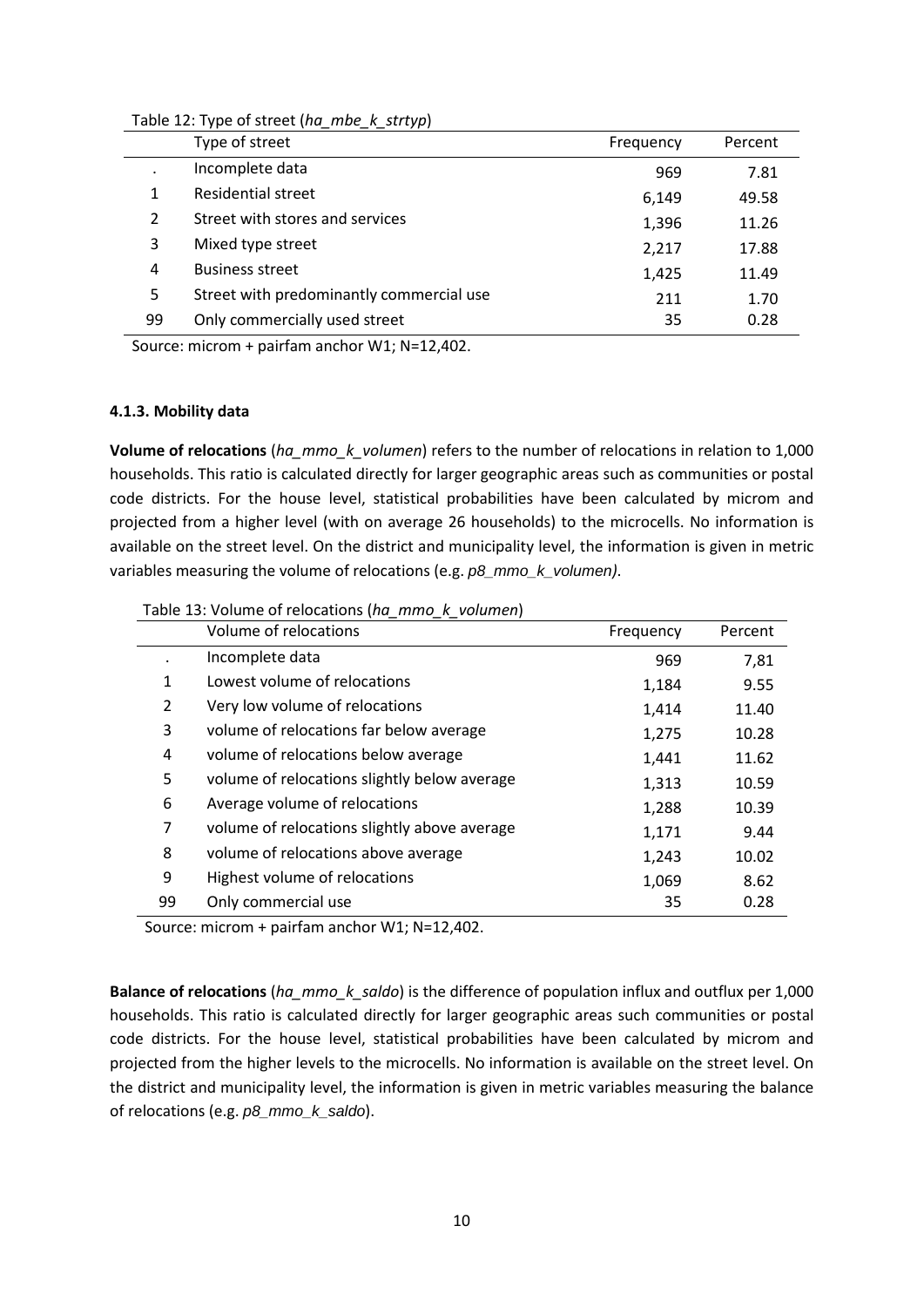| Table 14: Balance of relocations (ha_mmo_k_saldo) |  |  |  |  |
|---------------------------------------------------|--|--|--|--|
|---------------------------------------------------|--|--|--|--|

|    | <b>Balance of relocations</b>             | Frequency | Percent |
|----|-------------------------------------------|-----------|---------|
|    | Incomplete data                           | 969       | 7.81    |
| 1  | Balance of relocations very negative      | 1,119     | 9.02    |
| 2  | Balance of relocations negative           | 1,207     | 9.73    |
| 3  | Balance of relocations slightly negative  | 1,315     | 10.60   |
| 4  | Balance of relocations even               | 1,265     | 10.20   |
| 5  | Balance of relocations slightly positive  | 1,340     | 10.80   |
| 6  | Balance of relocations positive           | 1,292     | 10.42   |
| 7  | Balance of relocations very positive      | 1,314     | 10.60   |
| 8  | Balance of relocations extremely positive | 1,325     | 10.68   |
| 9  | Balance of relocations most positive      | 1,221     | 9.85    |
| 99 | Only commercial use                       | 35        | 0.28    |

**Population fluctuation** (*ha\_mmo\_k\_fluktu*) integrates the volume and balance of relocations. Lowest fluctuation arises in the case of a small number of relocations and a positive balance of relocations, whereas highest fluctuation corresponds to a large number of relocations with a negative balance. This ratio is calculated directly for larger geographic areas such as communities or postal code districts. On the district and municipality level, the information is given in metric variables measuring the fluctuation (e.g. *p8\_mmo\_k\_fluktu*). For the house level, statistical probabilities have been calculated by microm and projected from the higher levels to the microcells. No information is available on the street level.

Table 15: Population fluctuation (*ha\_mmo\_k\_fluktu*)

|    | Fluctuation                        | Frequency | Percent |
|----|------------------------------------|-----------|---------|
|    | Incomplete data                    | 969       | 7.81    |
| 1  | Lowest fluctuation                 | 1,297     | 10.46   |
| 2  | Very low fluctuation               | 1,293     | 10.43   |
| 3  | fluctuation far below average      | 1,347     | 10.86   |
| 4  | fluctuation below average          | 1,362     | 10.98   |
| 5  | fluctuation slightly below average | 1,312     | 10.58   |
| 6  | Average fluctuation                | 1,223     | 9.86    |
| 7  | fluctuation slightly above average | 1,250     | 10.08   |
| 8  | fluctuation above average          | 1,247     | 10.05   |
| 9  | <b>Highest fluctuation</b>         | 1,067     | 8.60    |
| 99 | Only commercial use                | 35        | 0.28    |

Source: microm + pairfam anchor W1; N=12,402.

**Short and long distance relocations** (*mz\_mmo\_k\_nahquote / mz\_mmo\_k\_fernvol*) are available for waves 1-4. The share of short distance relocations is calculated by the share of relocations over a distance of less than 5 kilometers on the total number of relocations. This variable can be used as a measure of attractiveness of a district. Long distance relocations refer to the number of relocations over a distance of more than 10 kilometers. Note that short distance relocations are given as a rate,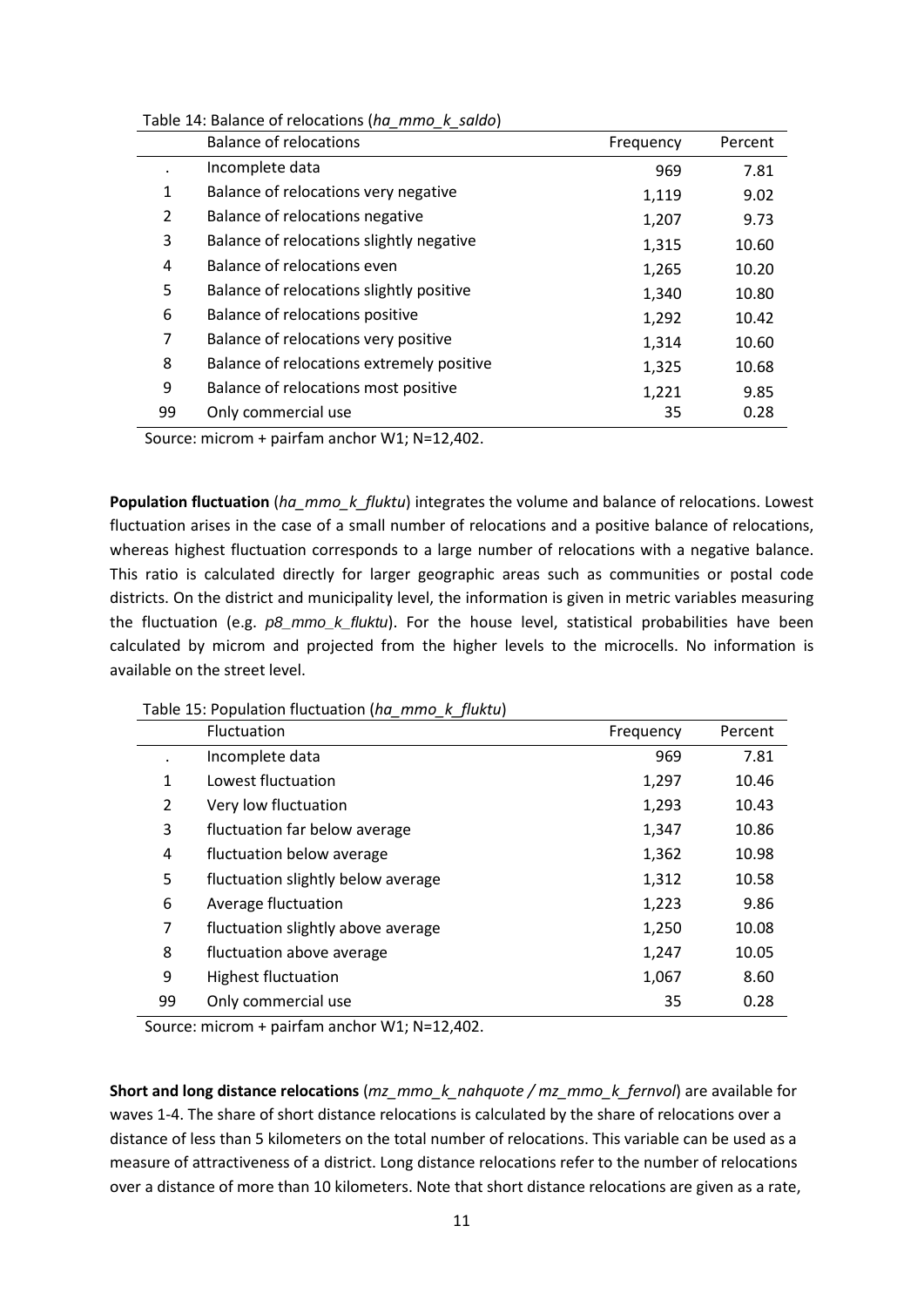whereas long distance relocations are given as the total volume. These variables are available also on the district levels (PLZ8 and market cells), on the postal code level, and on the municipality level. No information is available on the street level.

|                |                        | Short distance relocations |         | Long distance relocations |         |
|----------------|------------------------|----------------------------|---------|---------------------------|---------|
|                |                        | (mz mmo k nahquote)        |         | (mz_mmo_k_fernvol)        |         |
|                |                        | Frequency                  | Percent | Frequency                 | Percent |
| $\blacksquare$ | Incomplete data        | 105                        | 0.85    | 105                       | 0.85    |
| 1              | Lowest                 | 1,537                      | 12.39   | 1,208                     | 9.74    |
| 2              | Far below average      | 1,691                      | 13.63   | 1,306                     | 10.53   |
| 3              | Below average          | 1,317                      | 10.62   | 1,455                     | 11.73   |
| 4              | Slightly below average | 1,443                      | 11.64   | 1,489                     | 12.01   |
| 5              | Average rate           | 1,307                      | 10.54   | 1,452                     | 11.71   |
| 6              | Slightly above average | 1,401                      | 11.30   | 1,293                     | 10.43   |
| 7              | Above average          | 1,274                      | 10.27   | 1,421                     | 11.46   |
| 8              | Far above average      | 1,195                      | 9.64    | 1,324                     | 10.68   |
| 9              | Highest                | 1,131                      | 9.12    | 1,348                     | 10.87   |
| 99             | Only commercial use    | 1                          | 0.01    | 1                         | 0.01    |

Table 16: Short/long distance relocations

Source: microm + pairfam anchor W1; N=12,402.

## **4.1.4. Life stages**

This classification combines age and family structure, yielding the stages listed in the following table. In addition, for each of the groups in the table, three subgroups are built according to financial status (financially weak, financially sound, and financially strong).

#### Table 17: Age groups, types of family structure, and life stages

|                     |                                           | Age groups                      |                      |                                                            |                           |
|---------------------|-------------------------------------------|---------------------------------|----------------------|------------------------------------------------------------|---------------------------|
|                     |                                           | $\leq$ 35 years                 | 36-55 years          | 56-56 years                                                | > 65 years                |
|                     | <b>Singles</b>                            | Young singles                   |                      | <b>Singles</b>                                             | Unmated<br>elderly people |
| Family<br>structure | Couples                                   | Young couples                   | Couples              | Older couples<br>Older multi-person households<br>children |                           |
|                     | Families /<br>Households<br>with children | Young families<br>with children | <b>Families with</b> |                                                            |                           |

The dataset includes a categorical variable indicating the dominant life stage (*ha\_mlp\_k\_lebphase*) and one indicating the dominant life stage combined with financial status (*ha\_mlp\_k\_statuslp*), as well as a set of metric variables giving the probability for each life stage that a household of this life stage is in the respective building (*ha\_mlp\_p\_jusingle, ha\_mlp\_p\_jupaare*, etc.). microm does not provide information about how the variables were measured or constructed on house level. On the street and district levels (but not on the municipality level), the variables indicating the dominant life stage and the dominant life stage combined with financial status is given (*p8\_mlp\_k\_lebphase* and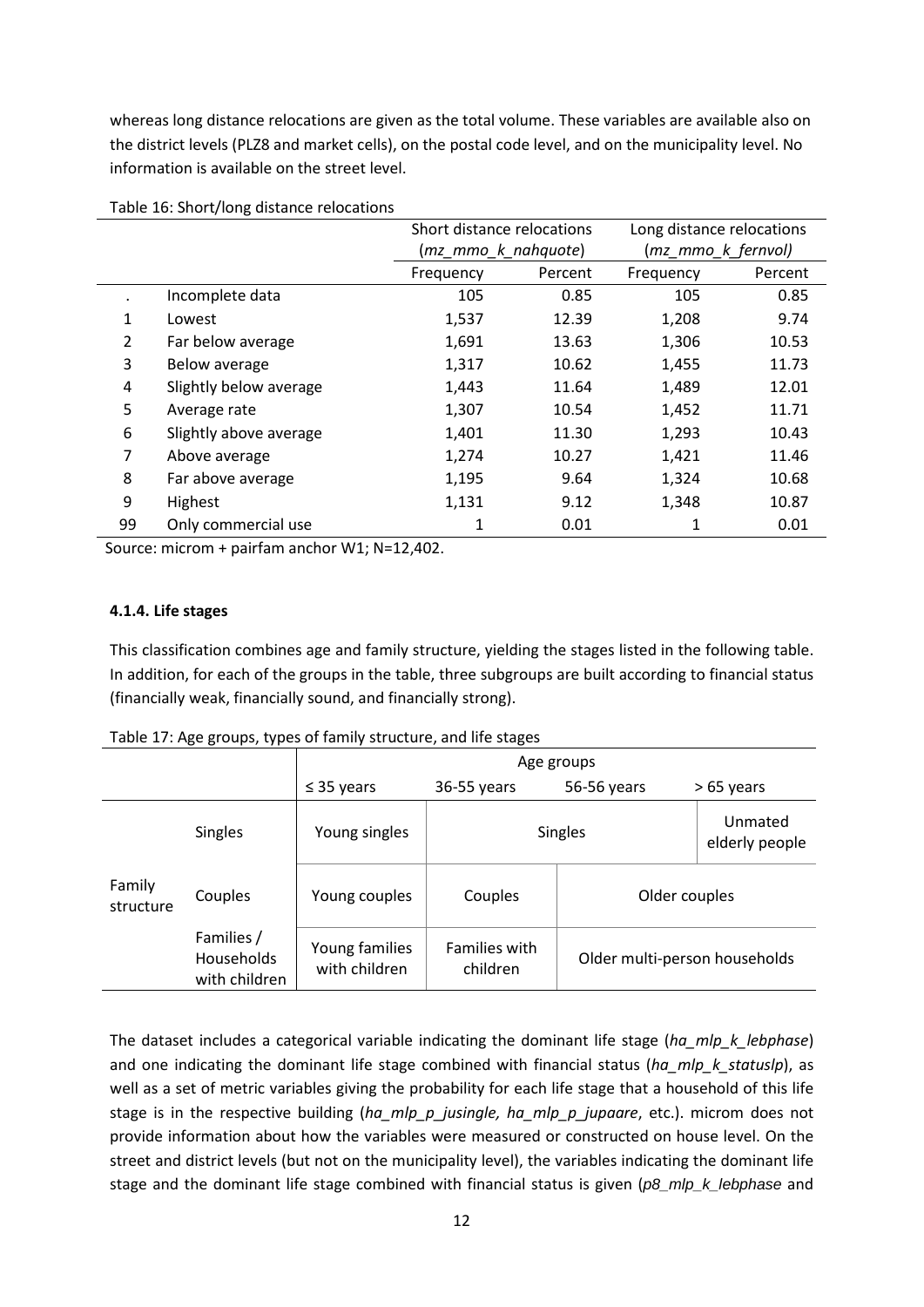*p8\_mlp\_k\_statuslp*) are available. In addition, for each of the life stages, variables on the aggregate levels (including municipality level) indicate the share of households characterized by the respective life stage.

|                | ————<br>$-1$<br>Life stage    | Frequency | Percent |
|----------------|-------------------------------|-----------|---------|
|                | Incomplete data               | 969       | 7.81    |
| 1              | Young singles                 | 672       | 5.42    |
| $\overline{2}$ | Young couples                 | 429       | 3.46    |
| 3              | Young families with children  | 531       | 4.28    |
| 4              | <b>Singles</b>                | 1,357     | 10.94   |
| 5              | Couples                       | 1,370     | 11.05   |
| 6              | Families with children        | 4,349     | 35.07   |
| 7              | Unmated elderly people        | 1,205     | 9.72    |
| 8              | Older couples                 | 1,128     | 9.10    |
| 9              | Older multi-person households | 357       | 2.88    |
| 99             | Only commercial use           | 35        | 0.28    |

Table 18: Life stages (*ha\_mlp\_k\_lebphase*)

Source: microm + pairfam anchor W1; N=12,402.

#### **4.1.5. microm types and groups**

These typologies resulted from a cluster analysis where information such as resident age and income, type and ownership of buildings is used. The 39 microm types (e.g. new high standard detached houses, not modernized old buildings) are combined into 11 groups (e.g. urban trouble spots, good addresses in medium-sized cities). Microm types are stored in the variable *ha\_mty\_k\_mtyp*, microm groups in the variable *ha\_mty\_k\_mgruppe*. Table 3 gives the distribution of microm groups in wave 1. For a more detailed description of the types, see microm (2014). On the aggregate levels metric variable give the number and percentage of households falling in each of the categories, e.g. the variable *st\_mty\_p\_mgruppe\_i* gives the share of households in the street characterized as rural population. Information is available both for microm types and groups.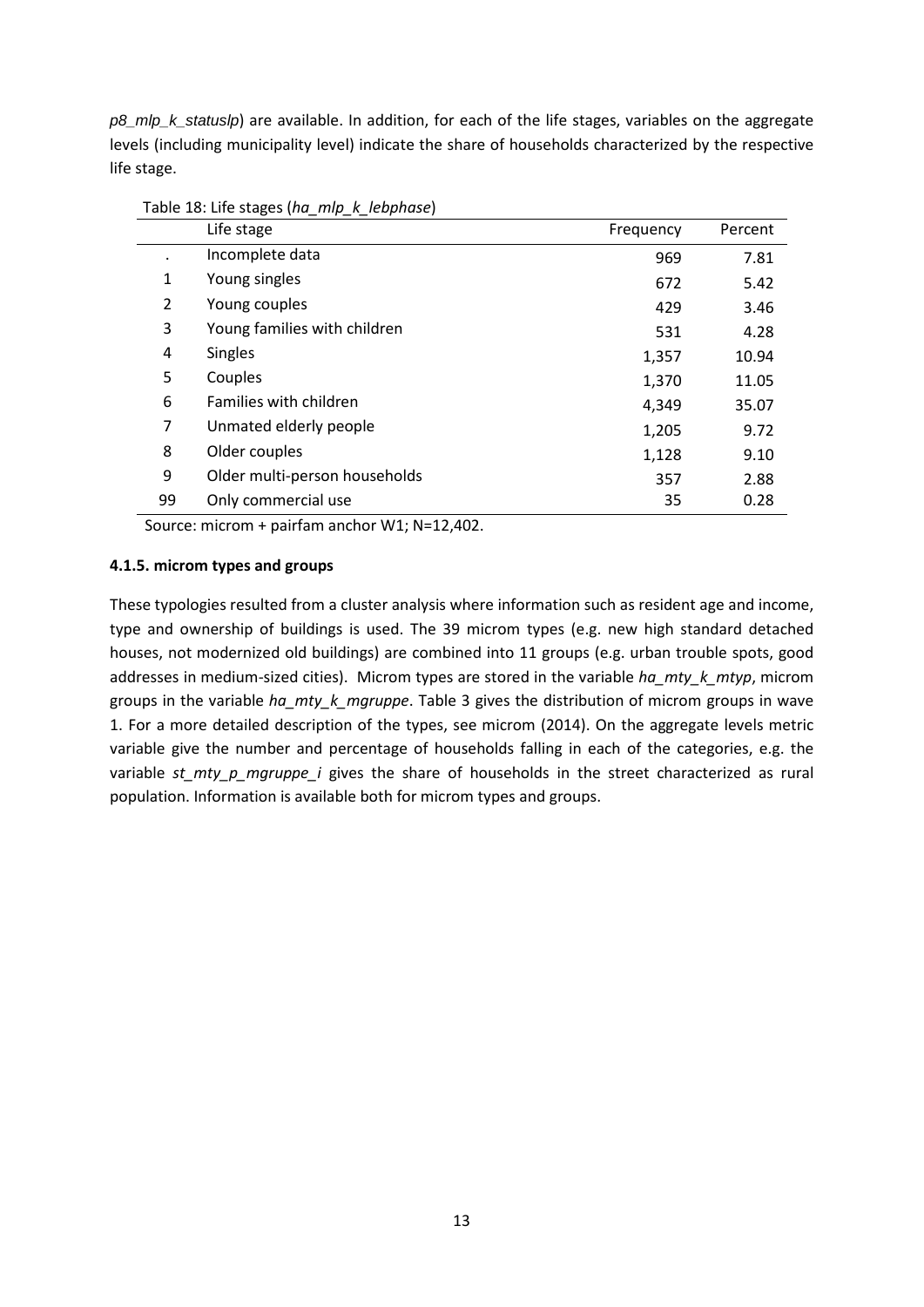|                | Group                            | Original (German) group name | Frequency | Percent |
|----------------|----------------------------------|------------------------------|-----------|---------|
|                | Incomplete data                  | Unvollständige Information   | 969       | 7.81    |
| 1              | High status city slickers        | Statushohe Großstädter       | 433       | 3.49    |
| $\overline{2}$ | Well-to-do citizens in suburban  | Gutsituierte in stadtnahen   |           |         |
|                | areas                            | Umlandgemeinden              | 1,329     | 10.72   |
| 3              | Nice residential areas in        | Gute Wohngebiete in          |           |         |
|                | medium-sized cities              | mittelgroßen Städten         | 1,161     | 9.36    |
| 4              | Urban trouble spots              | Städtische Problemgebiete    | 1,559     | 12.57   |
| 5              | High-rises and basic rented      | Hochhäuser und einfache      |           |         |
|                | apartments                       | Mietwohnungen                | 1,456     | 11.74   |
| 6              | Senior citizens in basic postwar | Rentner in einfachen         |           |         |
|                | buildings                        | Nachkriegsbauten             | 784       | 6.32    |
| 7              | Old buildings in rural areas     | Alte Häuser auf dem Land     | 1,179     | 9.51    |
| 8              | Blue-collar workers in small     | Arbeiter in kleinen Städten  |           |         |
|                | towns                            |                              | 1,680     | 13.55   |
| 9              | Senior citizens in suburban      | Ältere Leute in              |           |         |
|                | areas                            | Umlandgemeinden              | 1,327     | 10.70   |
| 10             | Rural population                 | Landbevölkerung              | 490       | 3.95    |
| 99             | Exclusively commercial use       | rein gewerbliche Nutzung     | 35        | 0.28    |

Table 19: microm groups (*ha\_mty\_k\_mgruppe*)

#### **4.1.6. microm Geo Milieus®**

microm Geo Milieus are a micro-geographic adaptation of the Sinus Milieus**®** (developed by the Sinus-Institute). Sinus Milieus describe groups of people with similar life-styles and views of life, including, for instance, value orientations as well as attitudes towards work, family, or  $-$  as the classification stems from market research – consumption. The Sinus model, which was developed using qualitative research methods, was revised in 2010 and now includes 10 milieus. By combining the existing microm data with data from research on Sinus Milieus, the microm Geo Milieus were created. The dataset includes a metric variable for each of the 10 milieus indicating the probability that a certain Sinus Milieu exists in the house (*ha\_mgm\_p\_ket, ha\_mgm\_p\_lib,* etc.) as well as a categorical variable (*ha\_mgm\_k\_dom*) to identify the dominant milieu in the house. Thereby, the dominant milieu is the one that is most overrepresented in the house rather than simply the milieu with the largest share. Note that for the first two waves the old typology is available (ha\_mmi\_s\_etb etc.). The variables are available on all aggregate levels.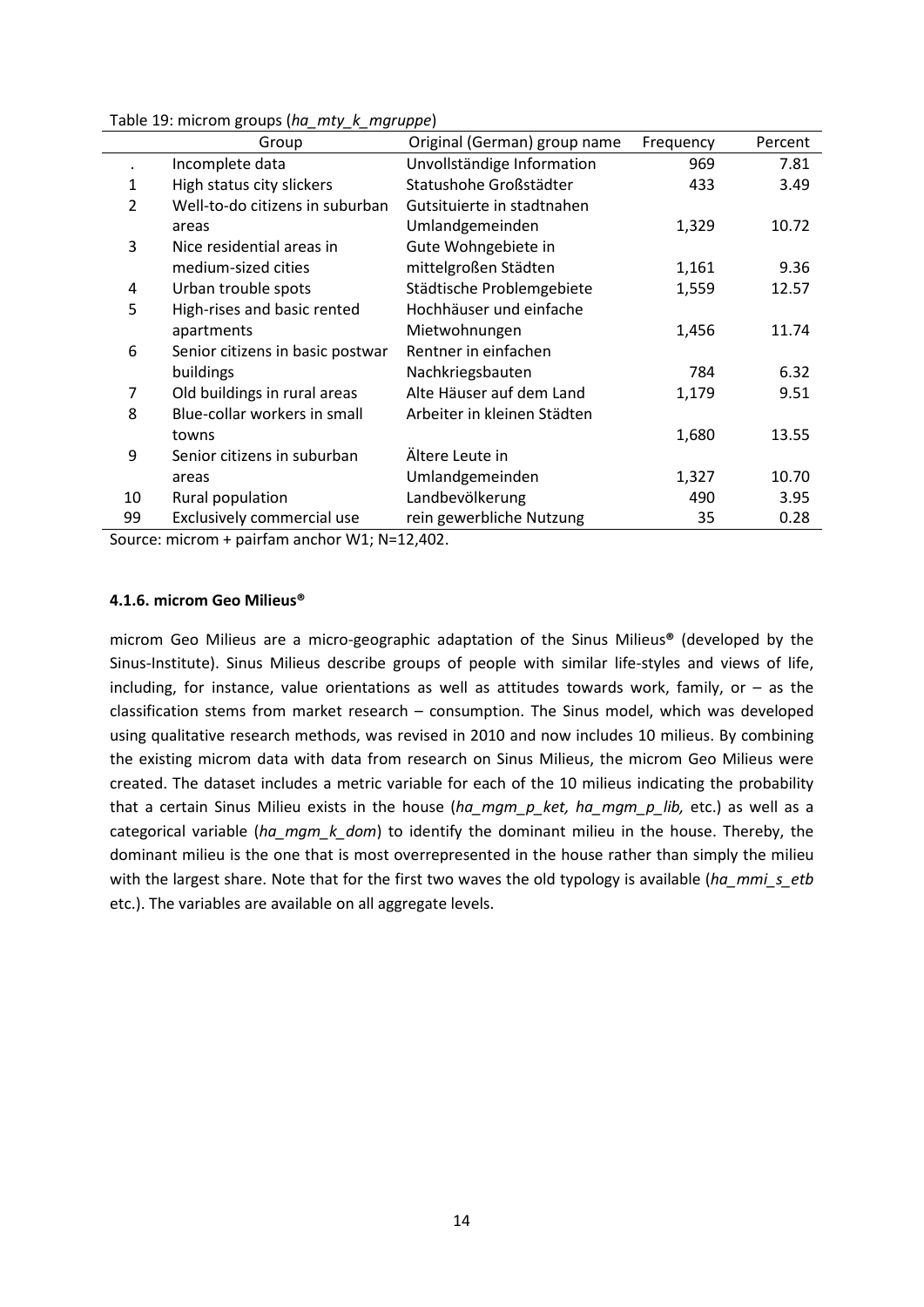|                | Milieu<br>Description       |                                                                                                                | Dominant milieu |         |
|----------------|-----------------------------|----------------------------------------------------------------------------------------------------------------|-----------------|---------|
|                |                             |                                                                                                                | Frequency       | Percent |
|                | Incomplete data             |                                                                                                                | 446             | 5.30    |
| $\mathbf{1}$   | Established<br>conservative | Responsibility and success ethics, leadership<br>aspirations, class consciousness                              | 936             | 11.13   |
| $\overline{2}$ | Liberal<br>intellectual     | Liberal attitude, desire for self-determination,<br>intellectual interests                                     | 633             | 7.52    |
| 3              | High achiever               | Efficiency-orientation, Avant-garde consumption<br>styles, high multimedia competence                          | 614             | 7.30    |
| 4              | Movers and<br>shakers       | High geographic mobility, intense networking,<br>creativity, looking for new experiences and solutions         | 442             | 5.25    |
| 5              | New middle<br>class         | Acceptance of social order, desire for security and<br>establishment in occupation and society                 | 1046            | 12.43   |
| 6              | Adaptive<br>pragmatist      | Success oriented, pragmatic, hedonistic and<br>conventional attitudes, desire for social affiliation           | 743             | 8.83    |
| $\overline{7}$ | Socio-ecological            | High ecological and social conscience, anti-<br>consumerism, and political correctness                         | 565             | 6.72    |
| 8              | Traditional                 | Desire for security and order, thriftiness,<br>conformism                                                      | 954             | 11.34   |
| 9              | Precarious                  | Social disadvantages, few opportunities for<br>advancement, fear for the future, resentments                   | 834             | 9.91    |
| 10             | Escapist                    | Importance of fun and experience, rejection of<br>conventions and norms of the performance-oriented<br>society | 1,183           | 14.06   |
| 99             | Only commercial use         |                                                                                                                | 16              | 0.19    |

#### Table 20: microm Geo Milieus (*ha\_mgm\_k\_dom*)

Source: microm Data handbook, 2014; microm data + pairfam anchor W3; N=8,412.

## **4.2. Street level data**

#### **4.2.1. Rented & owned dwellings**

Wave 1 includes data on households who rent or own their dwelling, respectively. This information is given as the number of households (*st\_mwo\_a\_eigentum* / *st\_mwo\_a\_mieter*) as well as the share of households on the total number of households in the street section (*st\_mwo\_p\_eigentum* / *st\_mwo\_p\_mieter*). The variables are available only on the street level.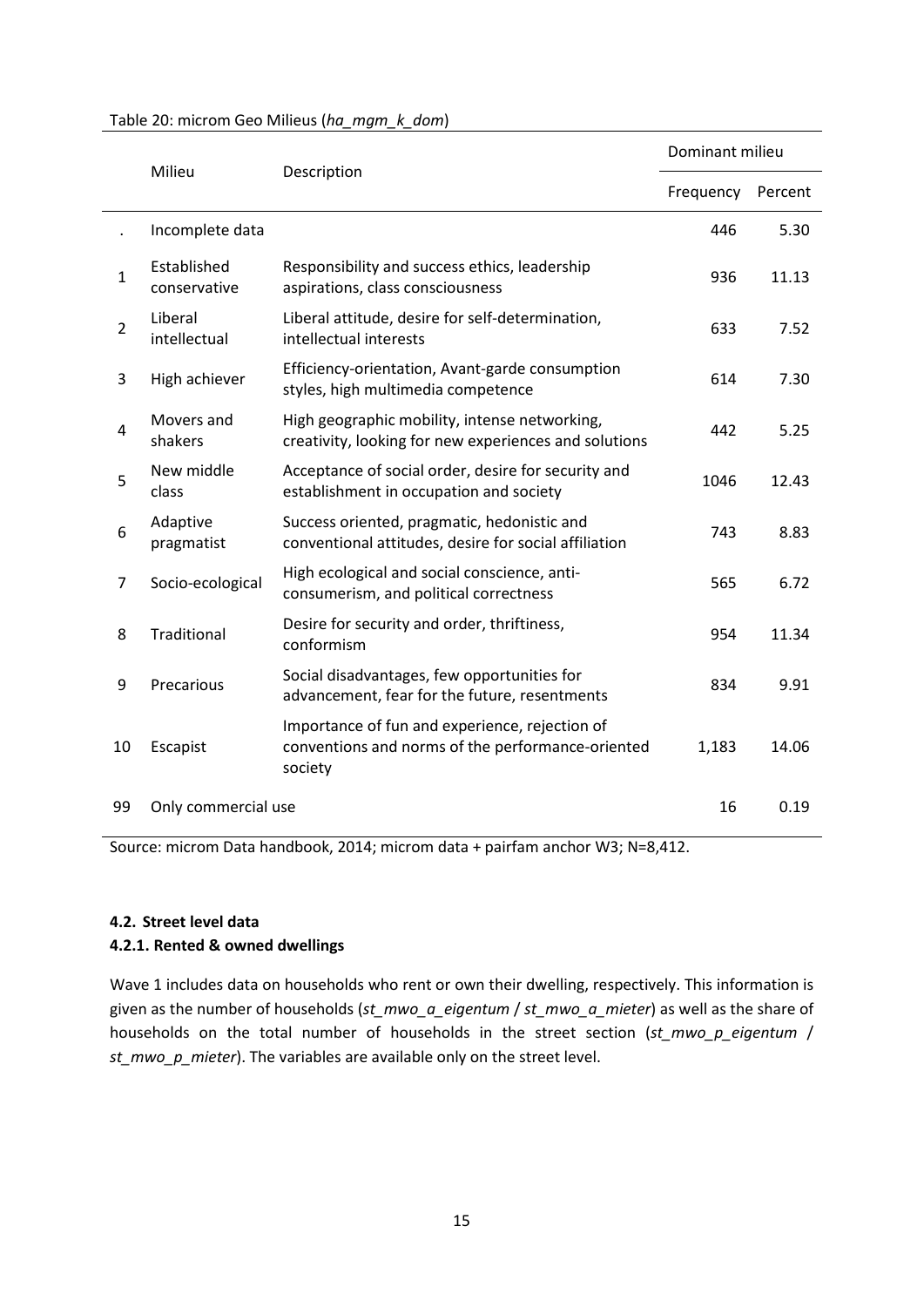|                                     | - - -<br>_ _ _<br>Rented dwellings | Owned dwellings |
|-------------------------------------|------------------------------------|-----------------|
| Incomplete data (.)                 | 98                                 | 98              |
| Number of households                |                                    |                 |
| Mean                                | 54.63                              | 26.67           |
| Median                              | 27                                 | 20              |
| Range                               | $0 - 855$                          | $0 - 285$       |
| Share of total number of households |                                    |                 |
| Mean                                | 54.71                              | 44.83           |
| Median                              | 54.00                              | 45.71           |
| Range                               | $0 - 100$                          | $0 - 100$       |

Table 21: households with rented/owned dwellings (*st\_mwo\_a/p\_eigentum/mieter*)

## **4.3. District level data**

Two district levels are included in the dataset because of a change in measurement units. Market cells are available for the first four waves whereas PLZ8-areas are available for waves 1-5. For many variables in waves 1-4 both levels are included.

## **4.3.1. District size**

The variable *p8\_p8t\_w\_flaeche\_gives* information as to the size of the district in square meters. Average district size in the fifth wave of the pairfam panel is 4,259,519  $m<sup>2</sup>$ , with a range from 5,531.48 m<sup>2</sup> in high-density districts to 60,796,800 m<sup>2</sup> (60.8 km<sup>2</sup>) in rural areas. The variable is available only for wave 5.

The variable *mz\_ewa\_a\_gesamt* gives the number of residents in the district. On average, in the wave 1 data, districts embrace 1,338 residents (median: 1,275), with a range from 0 to 6939 residents. The variable is available for PLZ8 regions and market cells.

#### **4.3.2. Population density**

Wave 1 data contain an additional variable (*mz\_reg\_w\_ewdichte*) measuring population density (with reference to the covered area in the district). Mean population density is 0.005 residents per  $m<sup>2</sup>$ .

#### **4.3.3. Age structure**

Data includes the number of residents separately for both genders and 17 age groups (*p8\_eag\_a\_m00bis03, …, p8\_eag\_a\_m75undgr; p8\_eag\_a\_w00bis03, …, p8\_eag\_a\_w75undgr*). In the following table, mean values of each gender and age group are listed. Data is only available for PLZ8 regions in wave 5.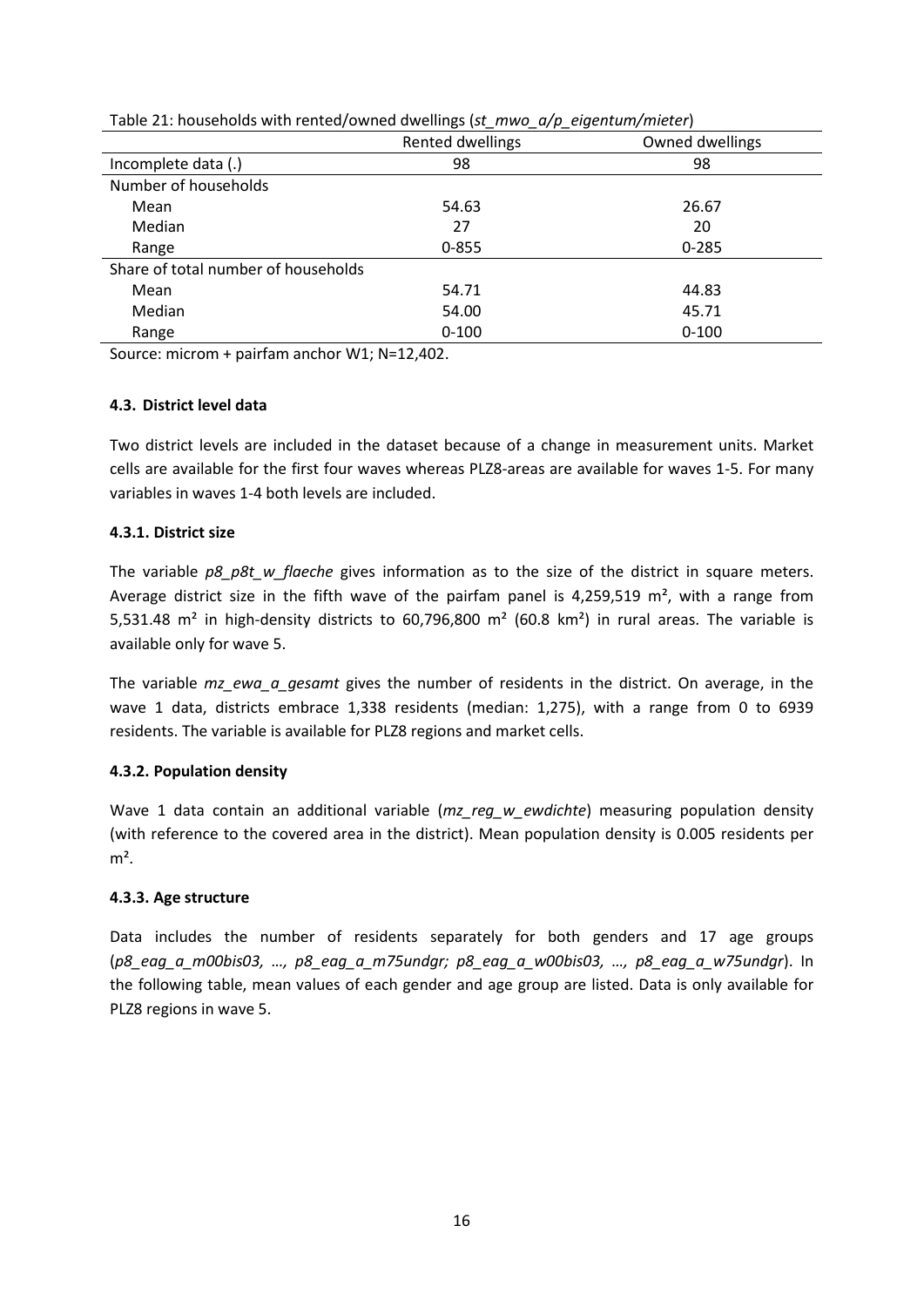|                     | Women    |                   |              | Men   |                   |              |
|---------------------|----------|-------------------|--------------|-------|-------------------|--------------|
|                     |          | Number of persons | Mean share   |       | Number of persons | Mean share   |
|                     | Mean     | Range             | of total (%) | Mean  | Range             | of total (%) |
| 0-3 years           | 16.60    | $0 - 61$          | 1,25         | 17.25 | $0 - 62$          | 1,30         |
| 3-6 years           | 16.54    | $0 - 63$          | 1,25         | 17.33 | $0 - 66$          | 1,31         |
| 6-10 years          | 23.03    | $0 - 87$          | 1,76         | 24.25 | $0 - 91$          | 1,83         |
| $10-15$ years       | 31.26    | $1 - 143$         | 2,36         | 32.94 | 1-138             | 2,49         |
| $15-18$ years       | 18.72    | $0 - 82$          | 1,41         | 19.74 | $1 - 105$         | 1,49         |
| 19-20 years         | 14.02    | $0 - 64$          | 1,07         | 14.63 | $0 - 67$          | 1,11         |
| $20-25$ years       | 40.16    | $0 - 235$         | 3,03         | 42.06 | 1-176             | 3,18         |
| 25-30 years         | 39.42    | $0 - 190$         | 2,98         | 41.02 | $0 - 186$         | 3,10         |
| 30-35 years         | 38.67    | $0 - 157$         | 2,92         | 39.98 | $0 - 164$         | 3,02         |
| 35-40 years         | 39.82    | 1-138             | 3,01         | 40.98 | $1 - 150$         | 3,10         |
| 40-45 years         | 52.82    | $1 - 211$         | 3,99         | 55.41 | $1 - 201$         | 4,19         |
| 45-50 years         | 56.80    | 1-248             | 4,29         | 59.14 | 1-238             | 4,47         |
| 50-55 years         | 50.28    | $1 - 167$         | 3,80         | 50.84 | $0 - 192$         | 3,84         |
| 55-60 years         | 44.99    | $0 - 179$         | 3,40         | 43.81 | $0 - 171$         | 3,31         |
| 60-65 years         | 38.00    | $1 - 121$         | 2,87         | 36.37 | $1 - 127$         | 2,75         |
| 65-75 years         | 78.62    | 1-317             | 5,94         | 69.78 | 2-280             | 5,27         |
| 75 years and older  | 74.52    | $2 - 293$         | 5,63         | 44.06 | $0 - 151$         | 3,33         |
| Total (men + women) | 1,323.86 | 25-4,007          |              |       |                   |              |
| Incomplete data (.) | 129      |                   |              |       |                   |              |

Table 22: Number of inhabitants per age group (*p8\_eag\_a\_*\*)

Source: microm + pairfam anchor W5; N=7,201.

## **4.3.4. Ethnicity**

For wave 1, the shares of residents of different ethnicities within the total population of the district (market cell) are given. This information is gained by analyses of first and second names regarding their linguistic origin (using international indexes of names and lists of linguistic origin of names).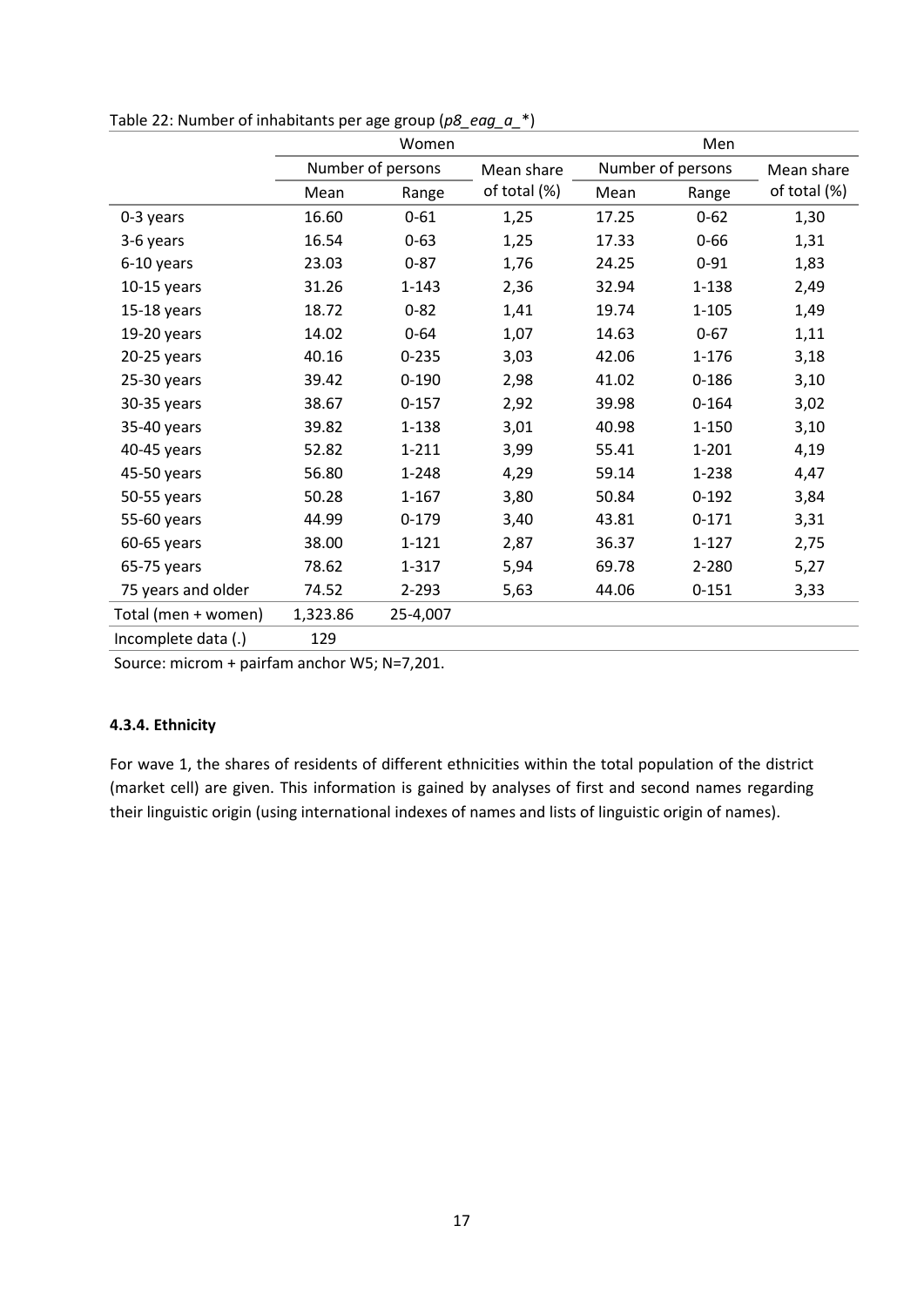#### Table 23: Ethnicities

| Share of residents with names from                      | Mean  | S.D. | Range       | Incomplete<br>data $(.)$ |
|---------------------------------------------------------|-------|------|-------------|--------------------------|
| Germany (mz_met_p_deutschl)                             | 93.44 | 6.21 | 34.63-100   | 111                      |
| Italy (mz_met_p_italien)                                | .71   | .81  | $0-13.57$   | 111                      |
| Turkey (mz met p tuerkei)                               | 2.17  | 3.98 | $0 - 62.05$ | 111                      |
| Greece (mz met p griechen)                              | .48   | .60  | $0 - 9.55$  | 111                      |
| Spain, Portugal, South America<br>$(mz$ met p spanport) | .21   | .32  | $0-12.87$   | 111                      |
| Balkan states (mz_met_p_balkan)                         | .73   | 1.02 | $0-13.21$   | 111                      |
| Eastern Europe (mz met p osteurop)                      | .66   | .75  | $0 - 9.55$  | 111                      |
| Sub-Saharan Africa (mz met p afrika)                    | .11   | .22  | $0 - 3.31$  | 111                      |
| Non-European Islamic countries<br>(mz_met_p_islam)      | .19   | .37  | $0 - 7.94$  | 111                      |
| South/East/Southeast Asia (mz met p asien)              | .08   | .18  | $0 - 3.44$  | 111                      |
| Other (mz_met_p_uebrige)                                | .94   | .61  | $0-16.74$   | 111                      |
| Late repatriates ( $mz$ met $p$ spaetaus)               | .24   | .38  | $0 - 4.49$  | 111                      |

Source: microm + pairfam anchor W1; N=12,402.

#### **4.3.5. Unemployment rates**

Unemployment rates are provided by the German Federal Employment Agency (Bundesagentur für Arbeit). The dataset contains the unemployment rate in the district (*p8\_alq\_p\_quote*), an index of the district level unemployment quotes in relation to the general German quote (*p8\_alq\_i\_quotebrd*), and an index of district level unemployment in relation to West and East Germany, respectively (*p8\_alq\_i\_quotewo*). Districts in West (East) Germany are set in relation to the West (East) German unemployment rates, West (East) Berlin is treated as West (East) Germany. In addition, a categorical variable (*p8\_alq\_k\_quote*) is included, ranging from 1 (lowest unemployment rate) to 7 (highest unemployment rate).

#### Table 24: Unemployment categories (*p8\_alq\_k\_quote*)

|   |                                                | Range of       |           |         |  |
|---|------------------------------------------------|----------------|-----------|---------|--|
|   | Unemployment categories                        | unemployment   | Frequency | Percent |  |
|   |                                                | rates          |           |         |  |
|   | Incomplete data                                |                | 3,726     | 30.04   |  |
| 1 | Lowest unemployment rate                       | $0 - 2.89$     | 2,064     | 16.64   |  |
| 2 | Unemployment rate below average                | $2.90 - 4.70$  | 1,562     | 12.59   |  |
| 3 | Unemployment rate slightly below average       | $4.71 - 6.52$  | 1,373     | 11.07   |  |
| 4 | Unemployment rate about average                | $6.53 - 8.32$  | 814       | 6.56    |  |
| 5 | Unemployment rate slightly higher than average | $8.33 - 10.87$ | 971       | 7.83    |  |
| 6 | Unemployment rate higher than average          | 10.87 - 14.49  | 955       | 7.70    |  |
|   | Highest unemployment rate                      | 14.5 - 27.82   | 937       | 7.56    |  |
|   |                                                |                |           |         |  |

Source: microm + pairfam anchor W1; N=12,402.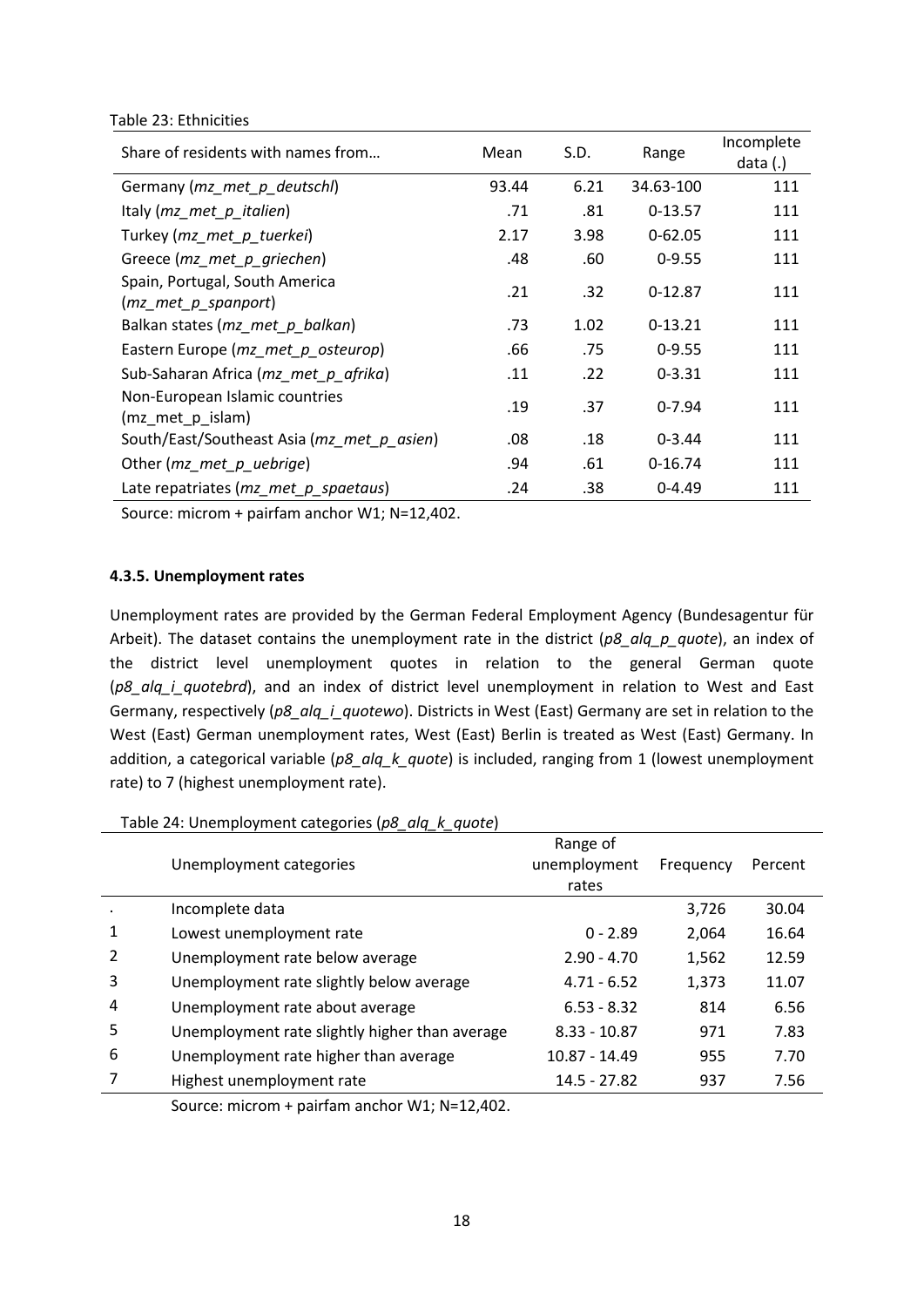## **4.3.6. District type**

Districts are classified according to their location and function. The 15 types are categorized into 7 groups. For the classification, variables such as type of building, population density, and industries of the companies located in the district were used. The dataset contains a variable indicating the type of district (*p8\_p8t\_k\_p8typ*) where the microcell is located, as well as the group to which the type of district belongs (*p8\_p8t\_k\_p8gruppe*). This data is available only for wave 5.

| Group                  | Type of district                                | Original (German) name                             | Freq. | Percent |
|------------------------|-------------------------------------------------|----------------------------------------------------|-------|---------|
| Urban<br>centers       | City centers                                    | Stadtzentren                                       | 32    | 0.44    |
|                        | District centers / town centers                 | Neben- und kleine Zentren                          | 100   | 1.39    |
|                        | Shopping, culture, leisure areas                | Einkaufs-, Kultur- und<br>Freizeitbereiche         | 120   | 1.67    |
|                        | Small centers                                   | Kleinstzentren                                     | 373   | 5.18    |
|                        | Inner-city high-density<br>habitation           | Innerstädtisches,<br>hochverdichtetes Wohnen       | 370   | 5.14    |
| Densely<br>populated   | Densely populated metropolitan<br>housing areas | Großstädtisch geprägte<br>verdichtete Wohngebiete  | 422   | 5.86    |
| areas                  | Densely populated small-town<br>housing areas   | Kleinstädtisch geprägte<br>verdichtete Wohngebiete | 644   | 8.94    |
|                        | Peripheral metropolitan housing<br>areas        | Großstädtisch geprägte<br>Wohngebiete in Randlagen | 652   | 9.05    |
| Habitation in<br>urban | Habitation in outer conurbation<br>areas        | Wohnen im städtischen Umland                       | 832   | 11.55   |
| peripheries            | Peripheral small-town housing<br>areas          | Kleinstädtische Wohngebiete in<br>Randlage         | 687   | 9.54    |
| Rural centers          | Small centers in rural areas                    | Kleine Zentren im ländlichen<br>Raum               | 645   | 8.96    |
| Holiday areas          | Holiday and leisure areas                       | Ferien- und Freizeitgebiete                        | 94    | 1.31    |
|                        | Habitation in rural areas                       | Wohnen im ländlichen Raum                          | 1,769 | 24.57   |
| Rural areas            | Agricultural areas                              | Landwirtschaftliche geprägte<br>Gebiete            | 232   | 3.22    |
| Commercial<br>areas    | Commercial areas                                | Gewerblich geprägte Gebiete                        | 229   | 3.18    |

Table 25: District types and groups

Source: microm + pairfam anchor W5; N=7,201.

## **4.3.7. Pedestrian area, cultural & leisure facilities**

For wave 1 data on the existence of a pedestrian area in the district (*mz\_reg\_k\_fgflag*), the length of the pedestrian area (*mz\_reg\_w\_fglgm*), and the share of the pedestrian area in relation to all streets of the district (*mz\_reg\_p\_fgstr*) is given. 5.6 percent of the districts in the dataset have a pedestrian area (N=695). [Table 26](#page-20-0) includes only those districts with a pedestrian area.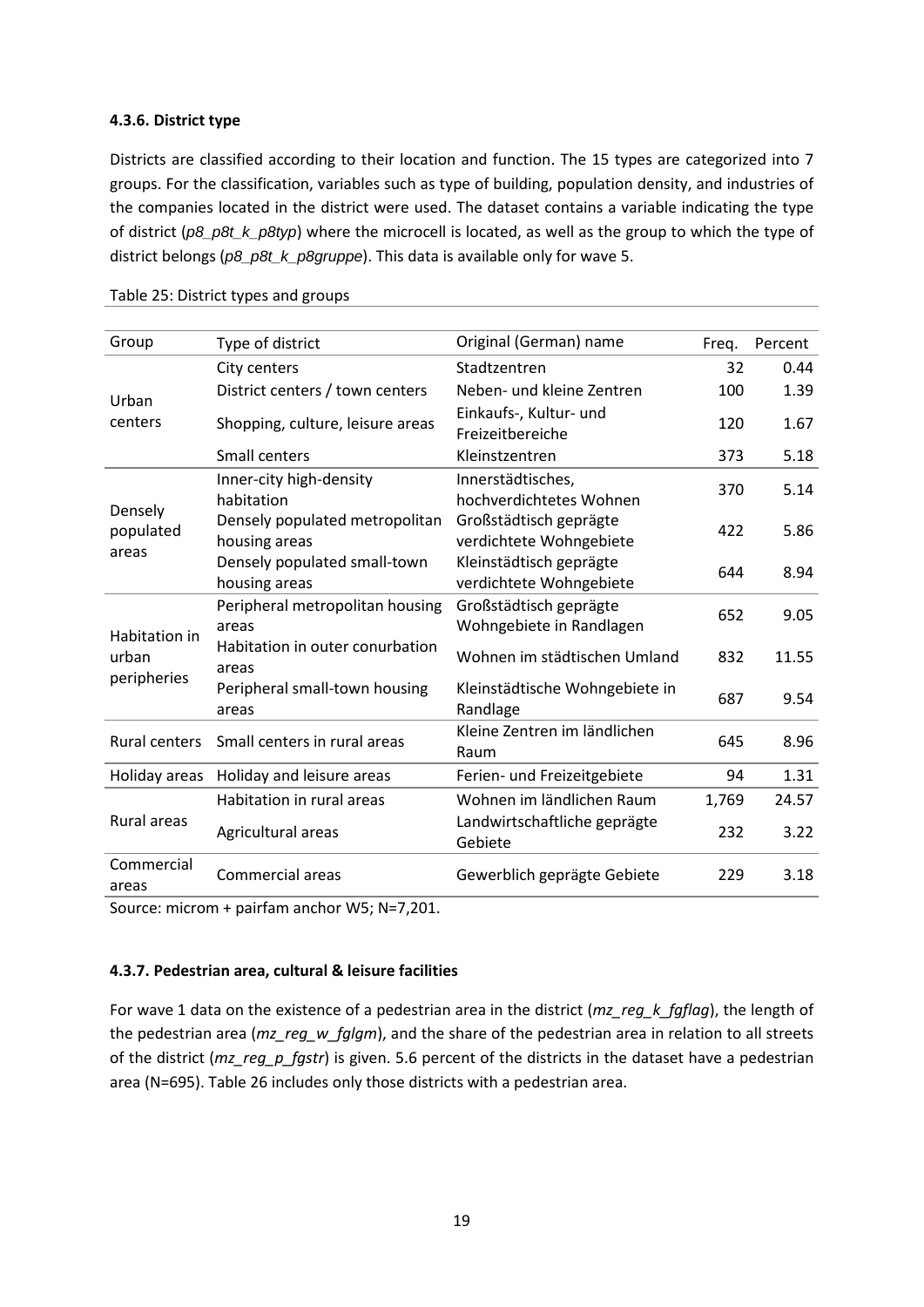<span id="page-20-0"></span>

| Table 26: Pedestrian area (mz_reg_w_fglgm / mz_reg_p_fgstr) |  |  |  |  |
|-------------------------------------------------------------|--|--|--|--|
|-------------------------------------------------------------|--|--|--|--|

|                                              | Mean   | S.D.   | Range   |  |
|----------------------------------------------|--------|--------|---------|--|
| Length of pedestrian area                    | 330.79 | 369.34 | 7-3.147 |  |
| Share of pedestrian area on district streets |        | .15    | .002-1  |  |
| Source: $microm + pairfam anchor M/1: N-695$ |        |        |         |  |

Source: microm + pairfam anchor W1; N=695.

In addition, wave 1 data includes the share of cultural and leisure facilities of all households and companies in the district and in the municipality (*mz\_reg\_p\_kultur, gk\_reg\_p\_kultur*).

#### Table 27: Cultural & leisure facilities (*mz\_reg\_p\_kultur, gk\_reg\_p\_kultur*)

|                                                           | Mean  | S.D.  | Range     | Incomplete<br>data $(.)$ |
|-----------------------------------------------------------|-------|-------|-----------|--------------------------|
| Share of cultural and leisure facilities:<br>district     | .0001 | .0005 | $0 - 345$ | 116                      |
| Share of cultural and leisure facilities:<br>municipality | .090  | .149  | $0 - 1.8$ | 1,780                    |

Source: microm + pairfam anchor W1; N=12,286.

## **4.4. Community level data**

## **4.4.1. Religious denominations**

Data covers the two main Christian denominations, Roman Catholic and Protestant. Other Christian denominations, other religions, and religionless inhabitants are classified as "other". The data include the number of inhabitants in the community where the house is located (*gk\_kon\_a\_gesamt*), the number of inhabitants of each of the three groups (*gk\_kon\_a\_evangel*, *gk\_kon\_a\_roemkath*, *gk\_kon\_a\_sonstige*, for Roman Catholic, Protestant, and Other, respectively), as well the percentage of the groups to the total number of inhabitants (*gk\_kon\_p\_evangel*, *gk\_kon\_p\_roemkath*, *gk kon p sonstige*). In addition, for waves 1 and 5 an index value is included indicating the share in the community in relation to the German mean (gk\_kon\_i\_evangel, *gk\_kon\_i\_roemkath*, *gk\_kon\_i\_sonstige*). The variables are based on census data and are updated using data from the Federal Statistical Office and the German Catholic and Protestant churches.

#### Table 28: Religious groups

|                                    | Mean   | S.D.  | Incomplete data (.) |
|------------------------------------|--------|-------|---------------------|
| Protestant (gk_kon_p_evangel)      | 31.71% | 17.63 | 4.334               |
| Roman Catholic (gk_kon_p_roemkath) | 30.26% | 25.01 | 4.334               |
| Other (gk_kon_p_sonstige)          | 38.03% | 20.57 | 4.334               |
| $\cdots$ $\cdots$                  |        |       |                     |

Source: microm + pairfam anchor W1; N=12,402.